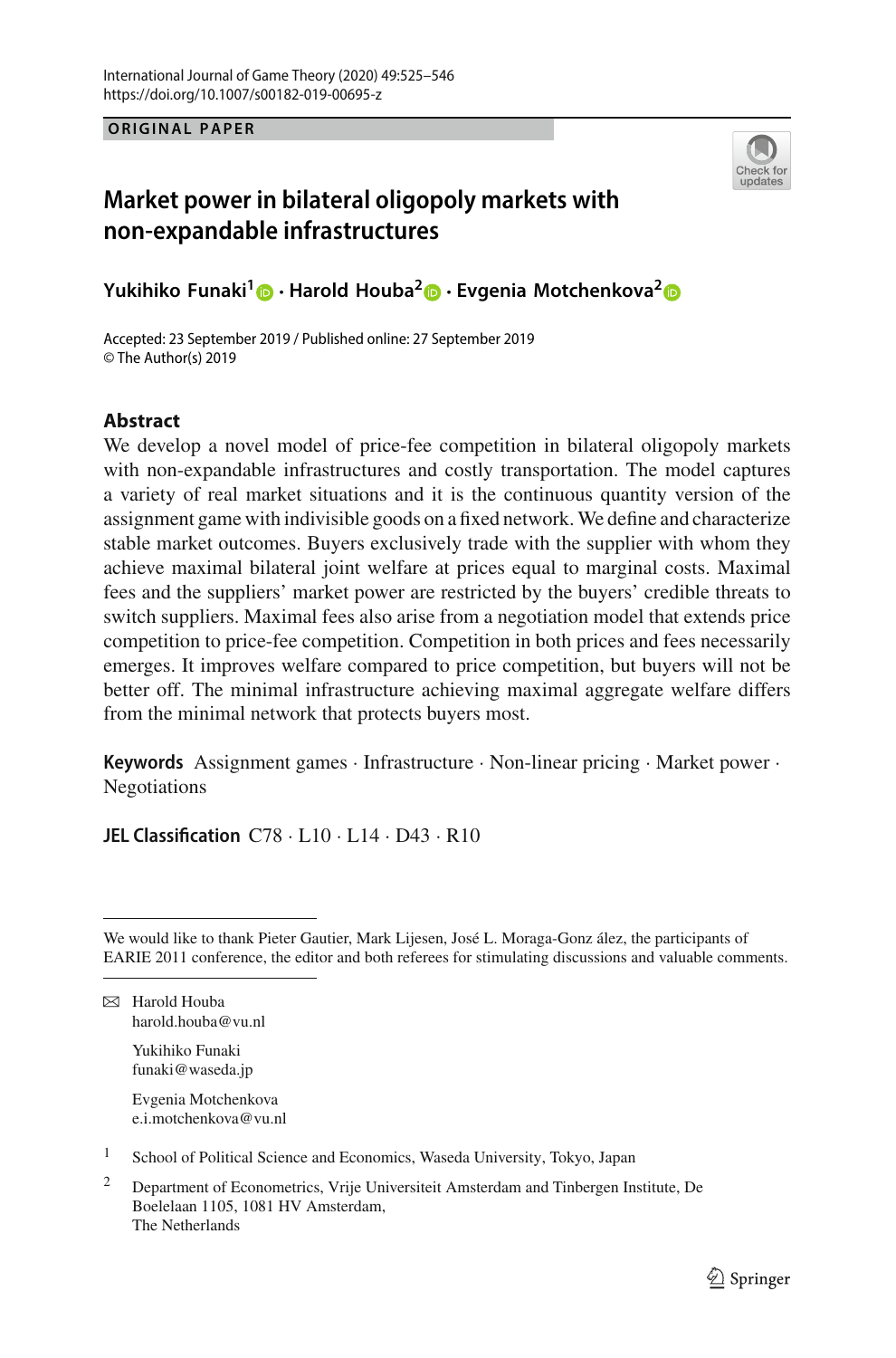# **1 Introduction**

Modern oligopolistic markets often require building infrastructure with costly transportation on it. This can vary from costs of postal services when purchasing from online shops to physical infrastructure required to transport perfectly-divisible goods such as water, chemicals, electricity and natural gas. Often, in such contexts, payments for goods consist of two parts: a price per unit and a fee. Transportation costs may differ per supplier and per customer, for example tariffs for postal services typically distinguish between domestic and foreign destinations. Also, product modifications in the intermediate goods (B2B) markets to meet specifications set by heterogeneous customers can be treated as relation-specific transport cost. The importance of heterogeneous transportation costs in trade is not at par with standard microeconomics, with the notable exceptions of Hotellin[g](#page-21-0) [\(1929\)](#page-21-0), Salo[p](#page-21-1) [\(1979](#page-21-1)), or Economide[s](#page-21-2) [\(1986](#page-21-2)) for markets with infinitely-many small customers and indivisible goods.

In our study, we analyze competition in both prices and fees in an oligopolistic market with a finite number of concentrated buyers and suppliers, who are both heterogeneous and exercise market power, on a given non-expandable infrastructure that transports some perfectly-divisible good.<sup>[1](#page-1-0)</sup> Marginal costs of both production and transportation are constant and relation-specific. One aim is to analyze how oligopolistic competition with two-part pricing is affected by the infrastructure. Our results reflect real world patterns in e.g. natural gas production and its transportation industry, where physical links between buyers and sellers are required, or in intermediate goods markets, where B2B contracts play the role of links on an infrastructure.

We apply the Core concept to take into account the essence of market power or bargaining power, including threats to switch orders from one supplier to another.<sup>[2](#page-1-1)</sup> We characterize all stable market outcomes and show that these are bilaterally efficient.<sup>3</sup> Bilateral efficiency implies relation-specific marginal-cost pricing in order to realize the maximal bilateral joint welfare. Stable market outcomes are also Pareto efficient: the equilibrium quantities are the same as if all firms were price-takers. Thus, market power under oligopolistic competition in prices and fees does not necessarily cause distortions as opposed to oligopolistic competition in prices, where deadweight losses are unavoidable.<sup>4</sup>

The relation-specific fee distributes the joint welfare between the buyer and supplier. Zero fees yield maximal consumer surplus and higher fees reflect higher supply-side market power. In any stable market outcome, suppliers may trade with several buyers. Each buyer, however, prefers exclusive trade with his most-efficient (lowest-cost)

<span id="page-1-0"></span><sup>&</sup>lt;sup>1</sup> Such markets are referred to as bi[l](#page-21-3)ateral oligopolies and have been analyzed in e.g. Bloch and Ghosal [\(1997](#page-21-3)), Bloch and Ferre[r](#page-21-4) [\(2001\)](#page-21-4), or Amir and Bloc[h](#page-21-5) [\(2009\)](#page-21-5).

<span id="page-1-1"></span><sup>&</sup>lt;sup>2</sup> Sotomayor [\(1999,](#page-21-6) [2002,](#page-21-7) [2007](#page-21-8)) implies that the appropriate stability concept is setwise stability, which induces a subset of the Core. The model in our study is equivalent to a many-to-one assignment game for which both concepts coincide. Therefore, application of the more familiar Core concept is without loss of generality.

<span id="page-1-2"></span><sup>&</sup>lt;sup>3</sup> Bilateral efficiency means that positive quantities in each pair-wise trade maximize the bilateral joint welfare of this pair, which consists of the standard consumer and producer surplus, taking all other trades as given.

<span id="page-1-3"></span><sup>&</sup>lt;sup>4</sup> Th[i](#page-21-9)s result is similar to those reported in e.g. Oi [\(1971\)](#page-21-9), but different from the results in e.g. Calem and Spulbe[r](#page-21-10) [\(1984](#page-21-10)), or Harrison and Klin[e](#page-21-11) [\(2001](#page-21-11)).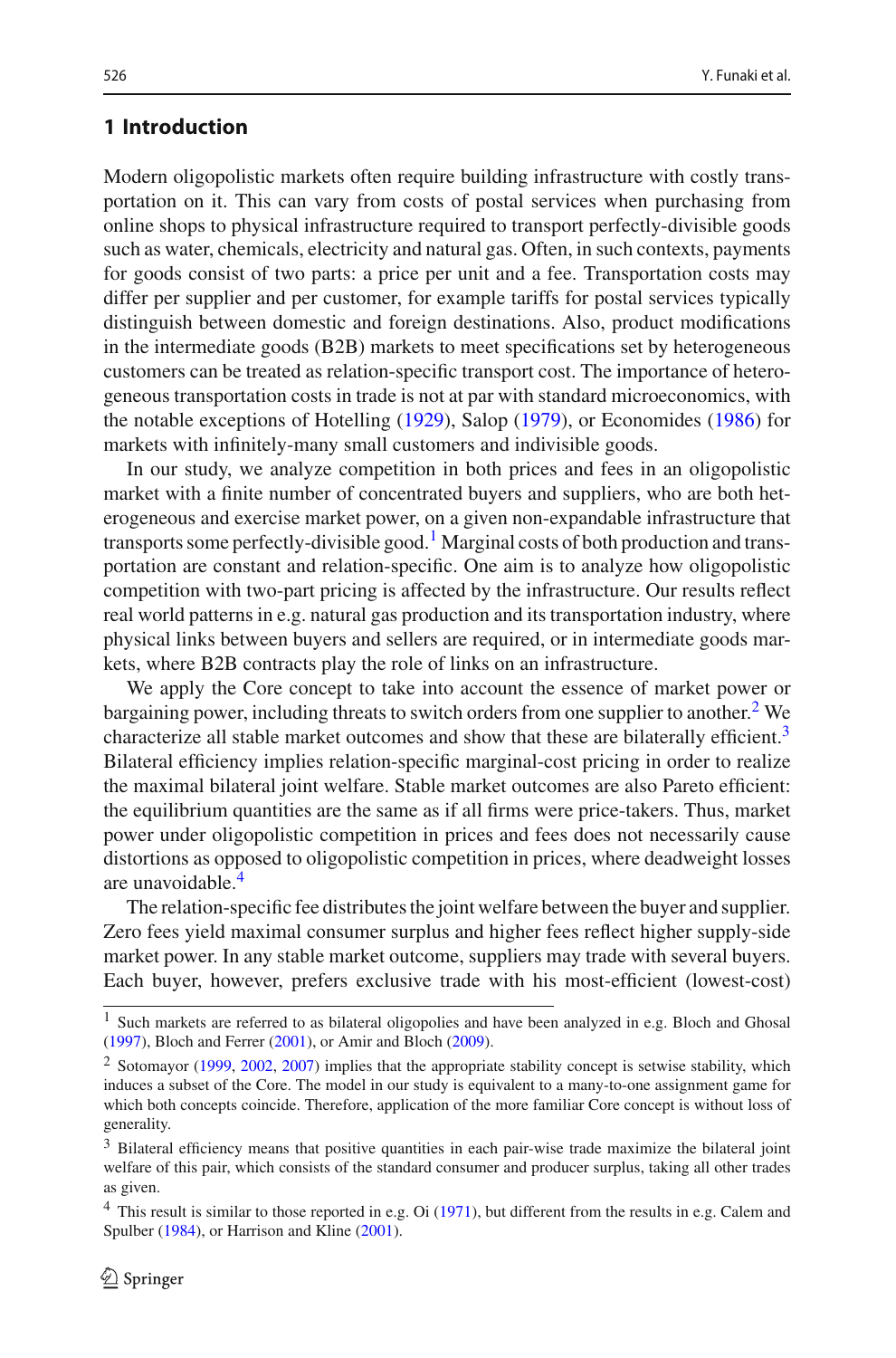supplier on the infrastructure in order to achieve maximal bilateral joint welfare. This exclusive trade implies that our model is equivalent to a many-to-one assignment game for which the Core has a lattice structure. Hence, the set of stable fees has a lattice structure and results for indivisible goods are also relevant in settings with continuous quantities.<sup>5</sup> Obviously, exclusive trade makes each buyer vulnerable to market power exercised by his most-efficient supplier. Such market power, however, is limited by each buyer's threat to trade with his second-efficient supplier. Therefore, a buyer's maximal fee is bounded from above by the difference of the maximal bilateral joint welfare levels that can be achieved by trading with his most-efficient supplier and second-efficient supplier.

In our study, we model extreme market or bargaining power by one side of the market as a modified negotiation model similar to e.g. Section 6.2 in Roth and Sotomayo[r](#page-21-12) [\(1990\)](#page-21-12) or Dam and Perez-Castrill[o](#page-21-13) [\(2006](#page-21-13)). The modified negotiation model features simultaneous price-fee proposals by agents from one side of the market to all connected agents on the opposite side of the market and, if accepted, the agents who accept choose quantities. We are especially interested in the supply side making such proposals and compare the outcomes to those arising from oligopolistic (differentiated Bertrand) price competition. Suppliers propose marginal-cost pricing and the maximal stable fees, all relation-specific. Buyers accept the offer from their most-efficient supplier and demand the joint-welfare maximizing quantities. Compared to oligopolistic price competition, competition in both prices and fees improves aggregate joint welfare but buyers are not better off. When buyers propose, we have the relation-specific marginalcost pricing and no (or zero) fees, which can be seen as the outcome under perfect competition.

We also demonstrate how assignment games as first proposed by Shapley and Shubi[k](#page-21-14) [\(1972\)](#page-21-14) can be employed as a tool in competition economics to analyze complex and policy-relevant environments, market efficiency and buyers' vulnerability to market power in spot-markets on infrastructures that cannot be expanded in the short run, such as infrastructure for natural gas. To address this we identify the minimal infrastructure that generates maximal aggregate joint welfare among all infrastructures. This infrastructure only requires that each buyer is linked to his most-efficient supplier. To reduce vulnerability of buyers to market power exercised by the supply side, we also identify the minimal infrastructure that generates the maximal aggregate consumer surplus among all infrastructures. This requires that each buyer is linked to his most-efficient and his second-most efficient supplier. In such setting, even though each buyer will never utilize one of his two links, the unused link needs to be present in order to have a credible threat of switching.

Our study is organized as follows. Section [2](#page-3-0) outlines the model. Section [3](#page-4-0) provides motivating examples. Oligopolistic competition in prices and fees with costly transportation on a non-expandable infrastructure is analyzed in Sect. [4.](#page-6-0) Section [5](#page-15-0) concludes.

<span id="page-2-0"></span><sup>5</sup> The intuition is that suppliers offer marginal-cost pricing contracts with unrestricted supply, contract prices equal fees and buyers only need one "indivisible" contract. This insight is similar to the analysis of matching with competition for contracts between principals and agents in Dam and Perez-Castrill[o](#page-21-13) [\(2006](#page-21-13)).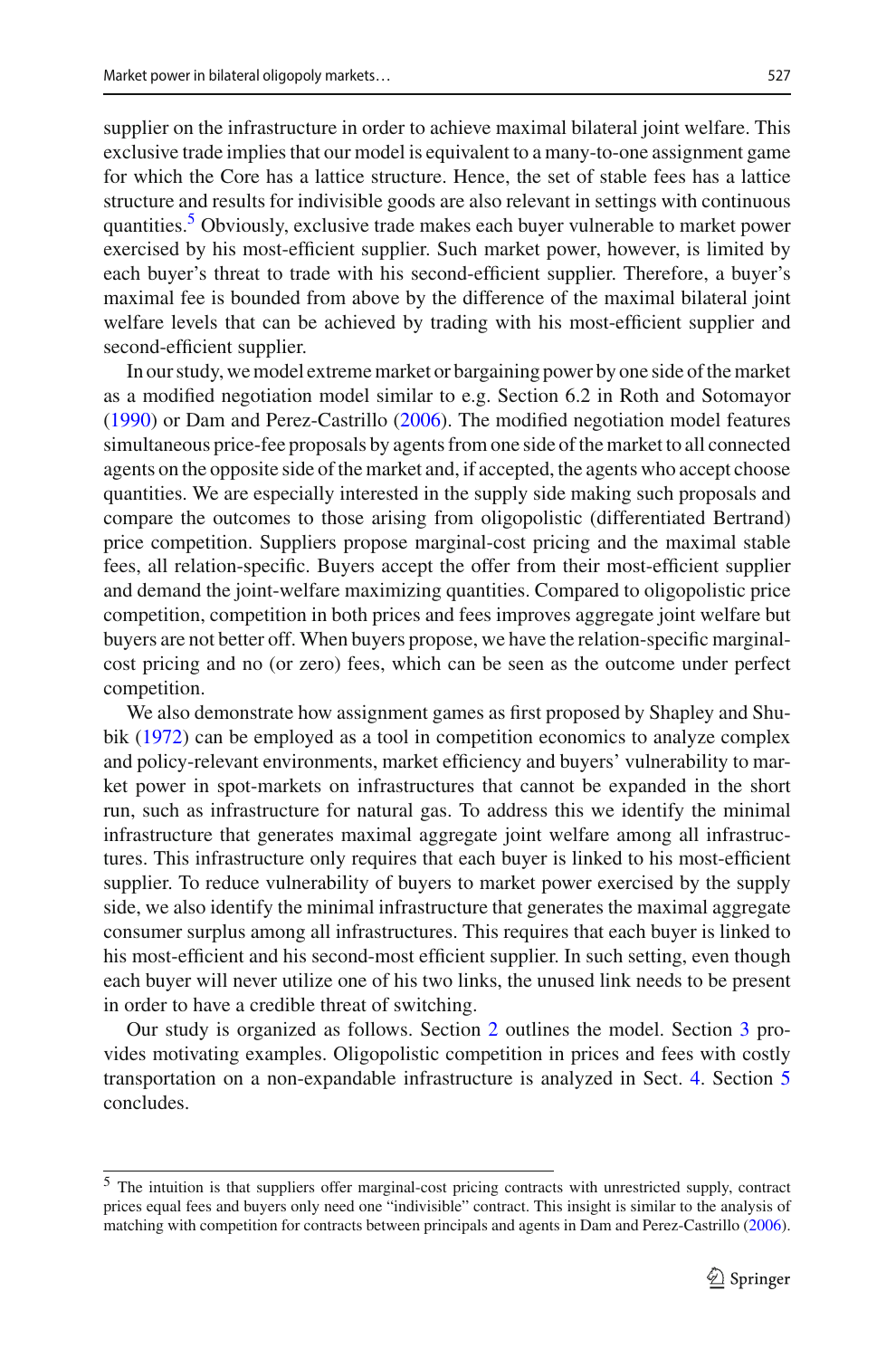# <span id="page-3-0"></span>**2 The model**

Consider a market of some good with a finite set *S* of suppliers,  $|S| \geq 1$ , and a finite set *B* of buyers,  $|B| > 1$ . We denote an individual supplier as *i* and an individual buyer as *j*. The set of all agents is  $N = S \cup B$ , where the sets *S* and *B* are disjoint, i.e.  $S \cap B = \emptyset$ .

Bilateral trade requires infrastructure that links supplier *i* and buyer *j* . Without such a link, a pair of buyers and suppliers cannot trade. The link between supplier *i* and buyer *j* is denoted  $i j \equiv (i, j) \in S \times B$ , and often we call  $i j$  a pair. The set of all potential links *i j* is denoted by  $g_N = \{i j | i j \in S \times B\}$ , which is an undirected graph. An infrastructure *g* on *N* is an arbitrary set of links  $g \nsubseteq g_N$ . The collection of all networks is denoted by  $G_N = \{g | g \subseteq g_N\}$ . In what follows, we think of infrastructures as some non-expandable infrastructure inherited from the past whose building costs are sunk. For explanatory reasons, we assume that links are of unlimited capacity. Its operating and managing costs are assumed to be included in the variable transportation costs, which are defined below.

In this market, we keep track of trade flows between pairs of linked suppliers and buyers. For a given infrastructure  $g \subseteq g_N$  and a pair  $ij \in g$ , the quantity  $q_{ij} \geq 0$ denotes the flow of output from supplier *i* to buyer *j*. For convenience, we set  $q_{ij} = 0$ to represent the infeasibility of trade for any pair  $ij \notin g$ , and we denote the matrix of all trades on  $g \subseteq g_N$  as  $Q|g = (q_{ij})_{ij \in S \times B} \in \mathbb{R}^{|S \times B|}_+$ . Supplier *i*'s total production or quantity sold is  $q_i = \sum_{j \in B : i_j \in g} q_{ij}$ . Production and shipping products within any pair takes place against constant marginal costs that depend upon the identity of the suppliers and buyers. Denote  $c_{ii} \geq 0$ ,  $ij \in g_N$ , as the marginal costs of both production and transportation from supplier *i* to buyer *j*. Suppliers may sell their products to multiple buyers. Our framework assumes constant marginal costs and that available capacity is sufficient. This seems to reflect the current situation in the natural gas market and its transportation industry, where capacity is built in accordance with contracts that are signed in advance. Also the postal services market has similar contractual arrangements that remove the issue of insufficient capacity.

Given trades  $Q|g$ , we define the endogenous trade network  $T(Q|g) \in g$  as all links  $i j \in g$  with  $q_{ii} > 0$ , i.e. all links with positive trade. Supplier *i*'s active customer network consists of those buyers with whom this supplier trades positive amounts (and with whom he is linked to).<sup>[6](#page-3-1)</sup> More specific, for supplier *i*,  $T_i$  ( $Q|g$ )  $\subseteq B$  denotes supplier *i*'s set of active buyers *j* for which  $q_{ij} > 0$  on infrastructure *g*. By definition, this set may be empty if supplier *i* has no customers, a singleton in case he has only one customer or it contains multiple elements in case this supplier has many customers. Similarly,  $T_j(Q|g) \subseteq S$  denotes buyer *j*'s set of active suppliers *i* for which  $q_{ij} > 0$ on infrastructure *g*.

Given trades  $Q|g$ , buyer *j*'s total consumption is  $q_j = \sum_{i \in S: i_j \in g} q_{ij}$ , and this buyer has the quasi-linear utility function  $u_j(q_j) + m_j$ , where the function  $u_j$  is

<span id="page-3-1"></span><sup>&</sup>lt;sup>6</sup> The passive or inactive customer network consists of those buyers that are linked to the supplier, and that do not purchase the product.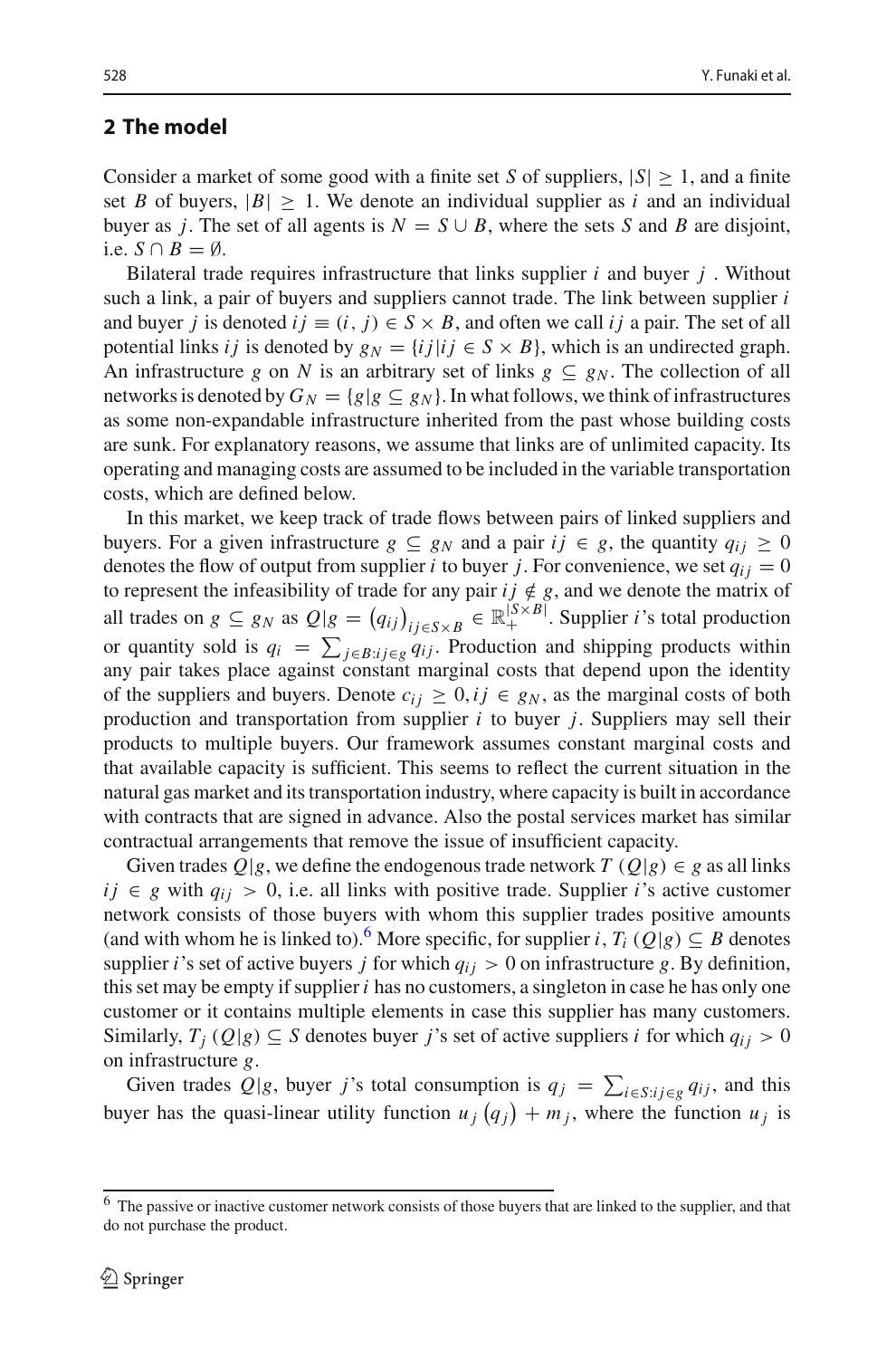increasing and strictly concave in  $q_i$  and  $m_j$  is monetary wealth.<sup>7</sup> Competition in this market takes place through relation-specific prices  $p_{ij} \geq c_{ij}$  and relation-specific fees *f<sub>ij</sub>* ≥ 0 for all pairs *ij* ∈ *g*. Joint pair-wise welfare within the pair *ij* ∈ *g* can be expressed as the sum of *i*'s producer surplus  $(p_{ij} - c_{ij}) q_{ij} + f_{ij}$  and *j*'s consumer surplus  $u_j(q_{ij}) - p_{ij}q_{ij} - f_{ij}$ . The maximal joint welfare for the pair  $ij \in g$  is given by max<sub>qii≥0</sub>  $u_j(q_{ij})-c_{ij}q_{ij}$ . Strict concavity ensures a unique joint welfare maximum for each possible link. For technical convenience, we assume:

<span id="page-4-2"></span>**Assumption 1** All  $c_{ij} \geq 0$ ,  $ij \in g_N$ , are mutually different, and for each buyer  $j \in S$ , the function  $u_j$  is increasing, continuously differentiable and strictly concave in  $q_j$ ,  $u_j(0) = 0$ , and  $u'_j(0) > \max_{i \in S} c_{ij}$ .

Continuous differentiability and strict concavity of  $u_j$ , i.e.  $u'_j$  decreasing, implies that  $u'_{j}(q_{ij}) = c_{ij}$  has at most one solution. The assumption on the slope of  $u_j$  at  $q_i = 0$  ensures that, in case of exclusive trade in the pair *i j*, such solution exists, buyer  $j$  consumes a positive quantity  $q_{ij}$  and the maximal joint welfare without building costs is positive for each pair  $ij \in g_N$ . Mutually different  $c_{ij}$  imply that each buyer can rank welfare maxima over the suppliers in *S* without indifferences, which allows to speak of the most-efficient and the second-efficient seller per buyer.

For the initial non-expandable infrastructure  $g \subseteq g_N$ , the maximal joint welfare associated with exclusive trade by buyer *j* with supplier *i* on link  $ij \in g$ , denoted  $w_g$  (*i j*), is defined as

<span id="page-4-3"></span>
$$
w_g(ij) = \begin{cases} \max_{q_{ij} \ge 0} \left[ u_j(q_{ij}) - c_{ij} q_{ij} \right], & \text{if } ij \in g, \\ 0, & \text{if } ij \notin g. \end{cases}
$$
 (1)

Assumption [1](#page-4-2) implies that  $w_g(ij) > 0$  for all  $ij \in g$ . Additionally, we assume:

**Assumption 2** Given  $g \subseteq g_N$ , each buyer  $j \in B$  has at least one link  $i'j \in g$  such that  $w_g(i'j) > 0$ , each supplier  $i \in S$  has at least one link  $ij' \in g$  such that  $w_g(ij') > 0$ . This assumption ensures that each buyer and each seller has an incentive to trade on

at least one link in *g*  $\subseteq$  *g<sub>N</sub>* (otherwise we could remove such agent from the model).<br>Finally, we denote the matrices of all prices and fees on *g*  $\subseteq$  *g<sub>N</sub>* as *P*|*g* = Finally, we denote the matrices of all prices and fees on  $g \subseteq g_N$  as  $P|g = (p_{ij})_{ij \in S \times B} \in \mathbb{R}_+^{|S \times B|}$  and  $F|g = (f_{ij})_{ij \in S \times B} \in \mathbb{R}^{|S \times B|}$ , respectively. The latter  $(p_{ij})_{ij \in S \times B} \in \mathbb{R}^{|S \times B|}$  and  $F|g = (f_{ij})_{ij \in S \times B} \in \mathbb{R}^{|S \times B|}$ , respectively. The latter

means we allow that links might be subsidized. We set  $p_{ij} = u'_{j}(0) > c_{ij}$  and  $f_{ij} = 0$ to represent the infeasibility of trade for any pair  $ij \notin g$ , which makes  $q_{ij} = 0$  the optimal trade in  $ij \notin g$  with supplier *i*'s producer surplus equal to zero.

## <span id="page-4-0"></span>**3 Motivating examples**

In this section, we discuss competition in both prices and fees. We start with the smallest market possible on a non-expandable infrastructure, namely the market that

<span id="page-4-1"></span><sup>7</sup> We consider markets for which the standard demand as a function of the market price satisfies the Law of Demand, i.e. demand is decreasing in its own price e.g. Mas-Colell et al[.](#page-21-15) [\(1995](#page-21-15)). This law holds whenever the utility function is strictly quasi-concave and, by Crouzeix and Lindber[g](#page-21-16) [\(1986](#page-21-16)), this is equivalent to strict concavity of *u j* .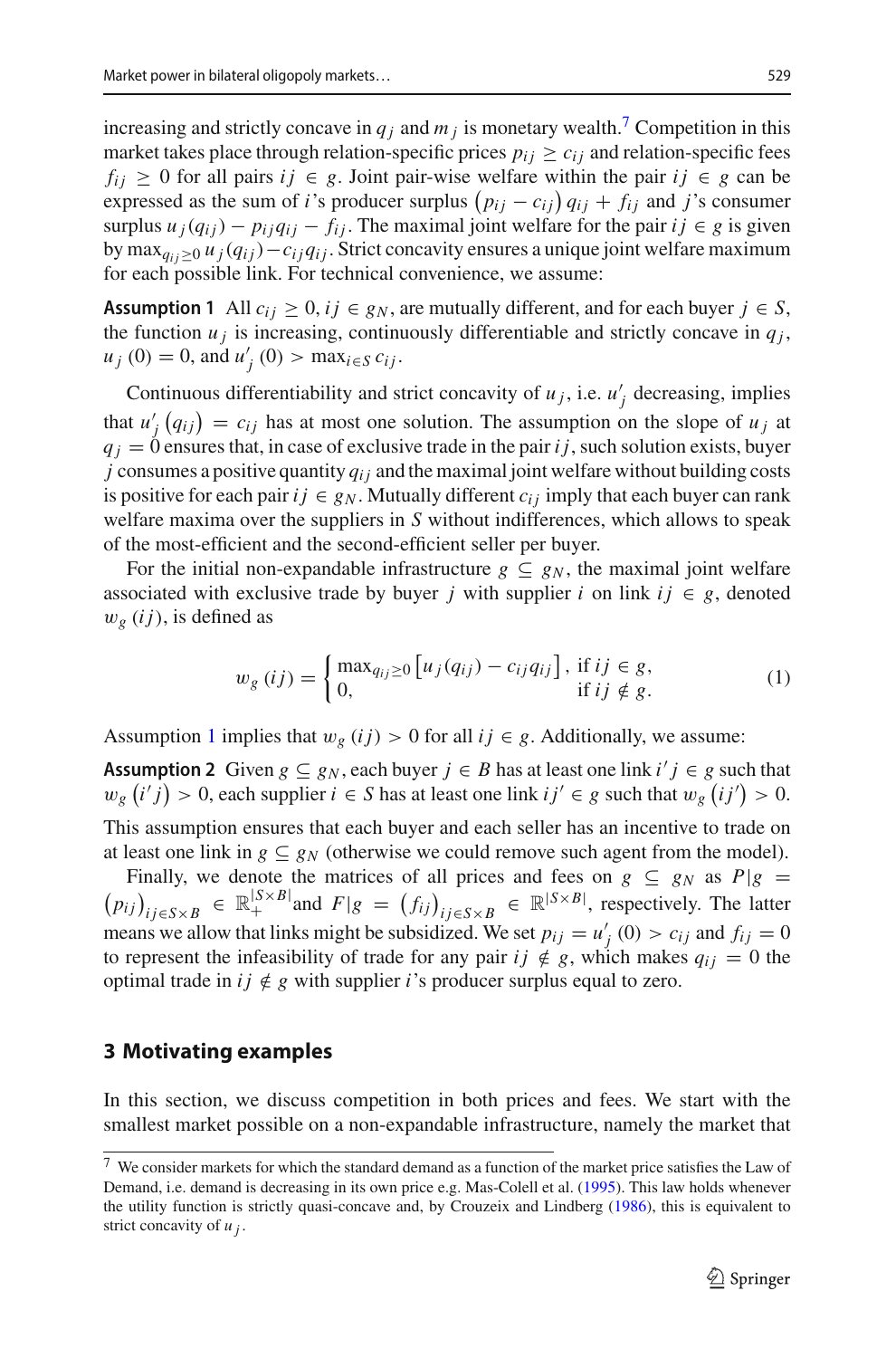consists of a single supplier that is linked to a single buyer, referred to as supplier 1 and buyer 1. Quantity  $q_{11}$  will be traded against price  $p_{11}$  and fee  $f_{11}$ . Additionally, we set the constant marginal costs of production and transportation to  $c_{11} = 1$ . Buyer 1 has utility function  $10\sqrt{q_{11}} - p_{11}q_{11} - f_{11}$ . Maximal joint welfare is 25. It is reached by setting the price  $p_{11}$  equal to marginal costs and trading  $q_{11}$  equal to 25 units. Such price implies that the producer surplus equals the fee  $f_{11}$ , and the consumer surplus is 25 − *f*11. The fee divides joint maximal welfare within each pair.

Given that both the supplier and the buyer can act strategically in this market, negotiations will result in marginal-cost pricing  $p_{11} = 1$  and a fee  $f_{11} \in [0, 25]$ . In case of a monopoly, the theory in O[i](#page-21-9) [\(1971\)](#page-21-9) predicts that the supplier will extract the entire consumer surplus by setting the price  $p_{11} = 1$  and fee  $f_{11} = 25$ . By reversing roles, in a monopsony the buyer will set the price  $p_{11} = 1$  and fee  $f_{11} = 0$ .

Next, we expand the previous situation by introducing supplier 2 who is less efficient and has constant marginal costs of production and transportation  $c_{21} = 2$ . Supplier 2's price and fee are  $p_{21}$  and  $f_{21}$ . The maximal joint welfare supplier 2 and buyer 1 can attain when linked is 12.5. It can be reached by setting the price  $p_{21}$  equal to supplier 2's marginal costs and trading *q*<sup>21</sup> equal to 6.25 units. Such price implies that supplier 2's producer surplus equals his fee  $f_{21}$ , and the consumer surplus is 12.5−  $f_{21}$ . Again, the fee redistributes the joint maximal welfare.

Next, we consider the case with both suppliers connected to the buyer. Given that both suppliers and the buyer can act strategically in this market, supplier 1 must take into account the presence of supplier 2 in negotiations on prices and fees. By negotiations, we envision some unmodeled negotiation process that will result in a Core solution. Since supplier 2 and buyer 1 can reach a joint welfare of 12.5 together, supplier 1 cannot extract more welfare from buyer 1 than  $25 - 12.5 = 12.5$ . So, negotiations will result in supplier 1's price  $p_{11} = c_{11}$  and fee  $f_{11} \in [0, 12.5]$ , and suppl[i](#page-21-9)er 2's price  $p_{21} = c_{21}$  and fee  $f_{21} = 0$ . The theory in Oi [\(1971](#page-21-9)) can be easily extended to competition in prices and fees in this duopoly, if one considers the following price-fee-setting game: Simultaneously and independently suppliers set their price and fee combination, and then the buyer decides how much to demand from each supplier. Then, the unique equilibrium outcome supports the above prices and fees with  $f_{11} = 12.5$ , and the buyer purchases 25 units from supplier 1 and nothing from supplier  $2.\overline{8}$  $2.\overline{8}$  $2.\overline{8}$  Hence, this equilibrium outcome is Pareto efficient and more favorable for the buyer than the modified price-fee-setting game in the monopoly situation. This result differs from the standard duopoly where supplier 1 sets his price equal to supplier 2's marginal costs to extract consumer surplus and fees are absent.<sup>[9](#page-5-1)</sup> So, the price-feesetting game on a non-expandable infrastructure also explains the phenomenon of setting two-part tariffs in practice. By reversing the roles in a monopsony, the buyer will set  $p_{11} = p_{21} = c_{11}$  and  $f_{11} = f_{21} = 0$ , and supplier 1 will exclusively trade 25 units with buyer 1. Note that adding a third supplier, called supplier 3, with marginal costs above  $c_{22} = 2$  will not change the above market outcomes.

The example shows that from buyer 1's perspective, the presence of the link to supplier 2 is a safeguard against supplier 1's market power, yet this link will never be

<span id="page-5-0"></span><sup>8</sup> Since the buyer decides where to buy, existence of an equilibrium follows from Simon and Zam[e](#page-21-17) [\(1990](#page-21-17)).

<span id="page-5-1"></span><sup>&</sup>lt;sup>9</sup> This equilibrium exists for reasons similar as in the previous footnote.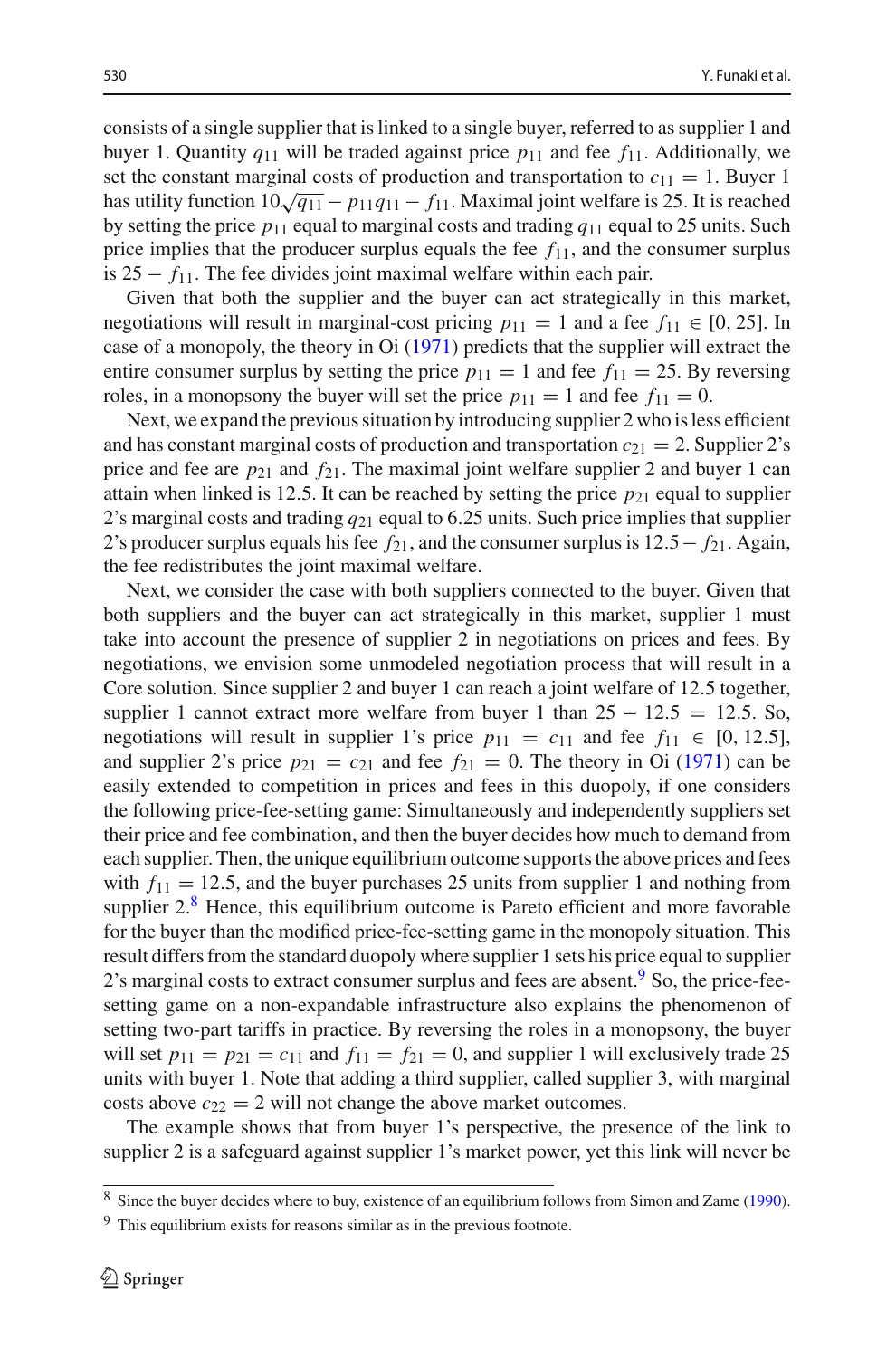utilized for trade. The link with the third-efficient supplier 3 is not needed.<sup>[10](#page-6-1)</sup> This is a fundamental tension between the minimal infrastructure that maximizes social welfare from trade and the minimal infrastructure that minimizes the supply side's market power. In this paper, we develop a theory that characterizes both such infrastructures and show that the former is included in the latter.

## <span id="page-6-0"></span>**4 Competition on non-expandable infrastructures**

In this section, we analyze oligopolistic competition in prices and fees on a nonexpandable infrastructure. As the equilibrium concept, we modify the concept of a deviating (or blocking) coalition to the context of a perfectly divisible good and money on an infrastructure. We characterize the set of stable market outcomes and analyze strategic negotiation models that yield each side's most preferred stable market outcome as the unique equilibrium outcome. $<sup>11</sup>$ </sup>

#### **4.1 Competition in prices and fees**

Market outcomes consist of prices, fees, and the quantities traded. A market outcome on a non-expandable infrastructure  $g \subseteq g_N$  is defined as the triple  $(P|g, F|g, Q|g)$ . Therefore, each market outcome generates an endogenous trade network  $T(Q|g) \in g$ of positive trades. The Core concept imposes that any market outcome on a nonexpandable infrastructure is stable if no coalition of suppliers and buyers wants to break away and trade on their own. To put it differently, all coalitions of suppliers and buyers weakly prefer the market outcome to trading as a subgroup.

Formally, for coalition  $C \subseteq N$  on infrastructure  $g \subseteq g_N$ , we define buyer *j*'s quantity purchased from suppliers in coalition *C* as

$$
q_j(C|g) = \sum_{i \in T_j(Q|g) \cap C} q_{ij}.
$$

For  $C = N$ , we write  $q_j$  ( $N|g$ ). Any stable market outcome ( $P^*|g, F^*|g, Q^*|g$ ) yields each agent a surplus. For supplier  $i \in S$ , the surplus consists of the revenues and fees collected from his active customer network  $T_i$  ( $Q^*|g$ ):

$$
\sum_{j \in T_i(Q^*|g)} \left[ (p_{ij}^* - c_{ij}) q_{ij}^* + f_{ij}^* \right].
$$

<span id="page-6-1"></span> $10$  This also shows that if other suppliers enter the market and more links are made available for a buyer, then the buyer cannot be made worse off. In particular, if a less efficient supplier enters, then the buyer's payoff is unchanged. If a more efficient supplier enters, then the buyer will be better off. This relates to comparative statics results in e.g. Demange and Gal[e](#page-21-18) [\(1985\)](#page-21-18).

<span id="page-6-2"></span><sup>&</sup>lt;sup>11</sup> In essence, this section extends well-known properties of two-sided markets with matching, as surveyed in e.g. Roth and Sotomayo[r](#page-21-12) [\(1990](#page-21-12)), to oligopolistic markets with a divisible good and money on an initial non-expandable infrastructure.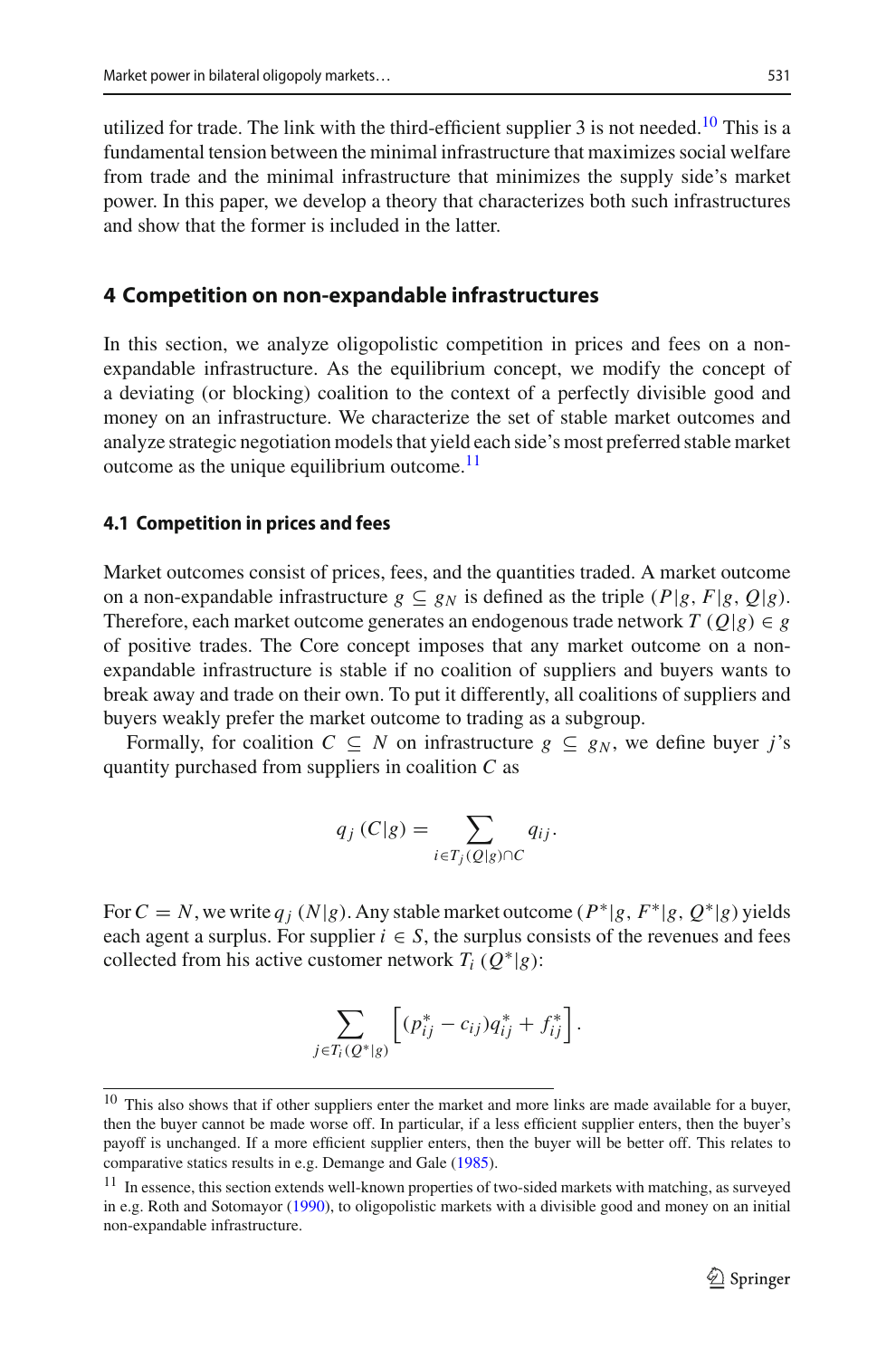For buyer  $j \in B$ , the consumer surplus consists of the difference between his utility from purchasing  $q_j^*(N|g)$  from his active supplier network  $T_j(Q|g)$  and the expenditures and fees paid to his active suppliers:

$$
u_j\left(q_j^*(N|g)\right) - \sum_{i \in T_j(Q^*|g)} \left[p_{ij}^*q_{ij}^* + f_{ij}^*\right].
$$

Any market outcome yields each coalition in total a welfare that is equal to the sum of its members' surpluses. Let  $C = C_S \cup C_B$  be the partition of coalition  $C \subseteq N$  into suppliers and buyers. The market outcome  $(P^*|g, F^*|g, Q^*|g)$  yields coalition *C* on infrastructure  $g \subseteq g_N$  the joint welfare:

<span id="page-7-0"></span>
$$
\sum_{i \in C_S} \left[ \sum_{j \in T_i(Q^*|_S)} \left[ (p_{ij}^* - c_{ij}) q_{ij}^* + f_{ij}^* \right] \right] + \sum_{j \in C_B} \left[ u_j \left( q_j^*(N|_S) \right) - \sum_{i \in T_j(Q^*|_S)} \left[ p_{ij} q_{ij}^* + f_{ij}^* \right] \right].
$$
\n(2)

This is coalition *C*'s joint welfare in case it stays and trades according to market outcome  $(P^*|g, F^*|g, Q^*|g)$ . Next, suppose coalition *C* considers to deviate from the above market outcome through the alternative market outcome  $(P|g, F|g, Q|g)$ . The surplus for any supplier in coalition *C* consists of the revenues and fees collected from his active customer network restricted to the buyers in coalition*C*, i.e. for supplier *i* ∈  $C_S$  these are all *j* ∈  $T_i$  ( $Q|g$ ) ∩  $C_B$ . Similarly, the consumer surplus of buyer  $j \in C_B$  consists of the difference between his utility from purchasing  $q_j(C|g)$  from his active suppliers in *C*, i.e. all  $i \in T_j(Q|g) \cap C_S$ , and the revenues and fees paid to these active suppliers in *C*. Since market outcome  $(P|g, F|g, Q|g)$  yields each coalition a joint welfare that is equal to the sum of its members' surpluses, deviating coalition *C*'s joint welfare is given by:

<span id="page-7-1"></span>
$$
\sum_{i \in C_S} \left[ \sum_{j \in T_i(Q|g) \cap C_B} \left[ (p_{ij} - c_{ij}) q_{ij} + f_{ij} \right] \right] + \sum_{j \in C_B} \left[ u_j \left( q_j \left( C|g \right) \right) - \sum_{i \in T_j(Q|g) \cap C_S} \left[ p_{ij} q_{ij} + f_{ij} \right] \right].
$$
\n(3)

<span id="page-7-2"></span>The main difference between  $(2)$  and  $(3)$  is that if a coalition stays it will trade internally in *C* and externally of its coalition in *N*, and if it deviates as a deviating coalition it will only trade internally. Deviating is profitable only if such restriction can be compensated by the surpluses from internal trades within the coalition. The market outcome is stable if every conceivable deviation is unprofitable. Given the joint welfare of deviating and non-deviating coalitions, we are ready to define stability of market outcomes.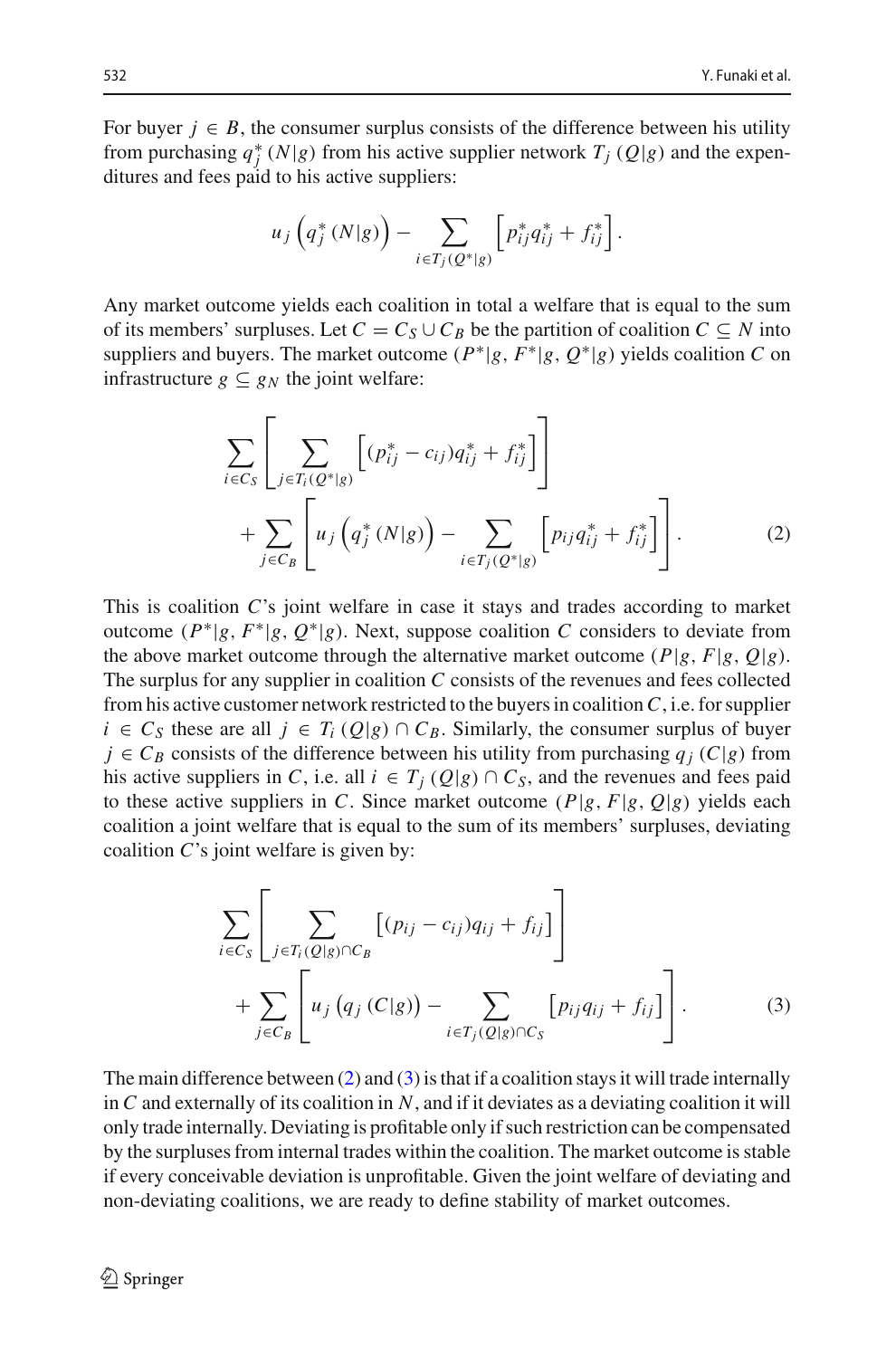**Definition 3** Market outcome  $(P^*|g, F^*|g, Q^*|g)$  on a non-expandable infrastructure  $g \nightharpoonup g_N$  is stable if the following condition holds:

<span id="page-8-0"></span>For all coalitions 
$$
C \subseteq N
$$
 and all  $(P|g, F|g, Q|g) : (2) \ge (3)$ . (4)

Condition [\(4\)](#page-8-0) expresses the idea that deviating coalitions are unprofitable, and it is a reformulation of Core stability for cooperative games in characteristic function form.

#### **4.2 Characterization of stable market outcomes**

The characterization of stable market outcomes requires the definition of a buyer's most-efficient and second-(most-)efficient supplier on the infrastructure, which will be defined in terms of the maximal joint welfare within pairs of suppliers and buyers. For  $g \subseteq g_N$ , we define buyer *j*'s most-efficient supplier  $\alpha_j(g) \in S$  on the infrastructure *g* as the supplier on *g* with whom *j* can attain his largest maximal joint welfare:

<span id="page-8-1"></span>
$$
w_g\left(\alpha_j\left(g\right)j\right) \ge w_g\left(ij\right), \quad \text{for all } i \in S : ij \in g. \tag{5}
$$

Since maximal joint welfare is related to the most-efficient supplier in terms of marginal costs, we might alternatively define  $\alpha_j$  (*g*) as the supplier for whom  $c_{\alpha_i(g)j}$  = min<sub>i∈S</sub>:*i*<sub>i∈*g*</sub>  $c_{ij}$ , but [\(5\)](#page-8-1) captures the key insight needed in Sect. [5.](#page-15-0) Buyer *j*'s most-efficient supplier  $\alpha_j$  (*g*) is uniquely defined if buyer *j* is linked through *g* to one or more suppliers. A buyer's second-efficient supplier is defined similarly. For  $g \subseteq g_N$ , buyer *j*'s second-efficient supplier  $i \in S$  on the infrastructure g is the supplier  $\beta$ <sub>*j*</sub> (*g*) on *g* with whom *j* attains his second maximal joint welfare:

$$
w_g\left(\beta_j\left(g\right)j\right) \ge w_g\left(ij\right), \quad \text{for all } i \in S \setminus \left\{\alpha_j\left(g\right)\right\} : ij \in g. \tag{6}
$$

Buyer *j*'s second-efficient supplier  $\beta$ <sub>*j*</sub> (*g*) is uniquely defined if buyer *j* is linked through *g* to two or more suppliers in *S*. Otherwise, and similar as before, we impose the convention that  $\beta_j$  (*g*) = 0, marginal cost  $c_{0j} = u'_j$  (0), and the pair 0*j* has maximal joint welfare  $w_g(0j) = 0$ . By definition, either  $c_{\beta_j(g)j} = \min_{i \in S \setminus {\{\alpha_j(g)\}} : i \in g} c_{ij}$  or  $c_{0 i}$ .

<span id="page-8-2"></span>We have the following characterization. All proofs are deferred to the appendix.

**Proposition 4** *Market outcome* (*P*∗|*g*, *F*∗|*g*, *Q*∗|*g*) *on a non-expandable infrastructure*  $g \subseteq g_N$  *is stable if and only if for all i*  $j \in g$ :

$$
p_{\alpha_j(g)j}^* = c_{\alpha_j(g)j},
$$
  
\n
$$
p_{ij}^* \ge c_{ij}, \text{ if } i \neq \alpha_j(g),
$$
  
\n
$$
f_{\alpha_j(g)j}^* \in [0, w_g(\alpha_j(g) j) - w_g(\beta_j(g) j)],
$$
  
\n
$$
q_{\alpha_j(g)j}^* = \arg \max_{q_{\alpha_j(g)j} \ge 0} u_j(q_{\alpha_j(g)j}) - c_{\alpha_j(g)j}q_{\alpha_j(g)j},
$$
  
\n
$$
q_{ij}^* = 0, \text{ if } i \neq \alpha_j(g).
$$
  
\n(7)

For  $i \in S$  and  $j \in B$ , supplier *i*'s active customers network  $T_i(Q^*|g) = \{j \in B | i = \alpha_j(g)\}$ , and buyer *j*'s active supplier network  $T_j(Q^*|g) = \{\alpha_j(g)\}$ .

 $\bigcirc$  Springer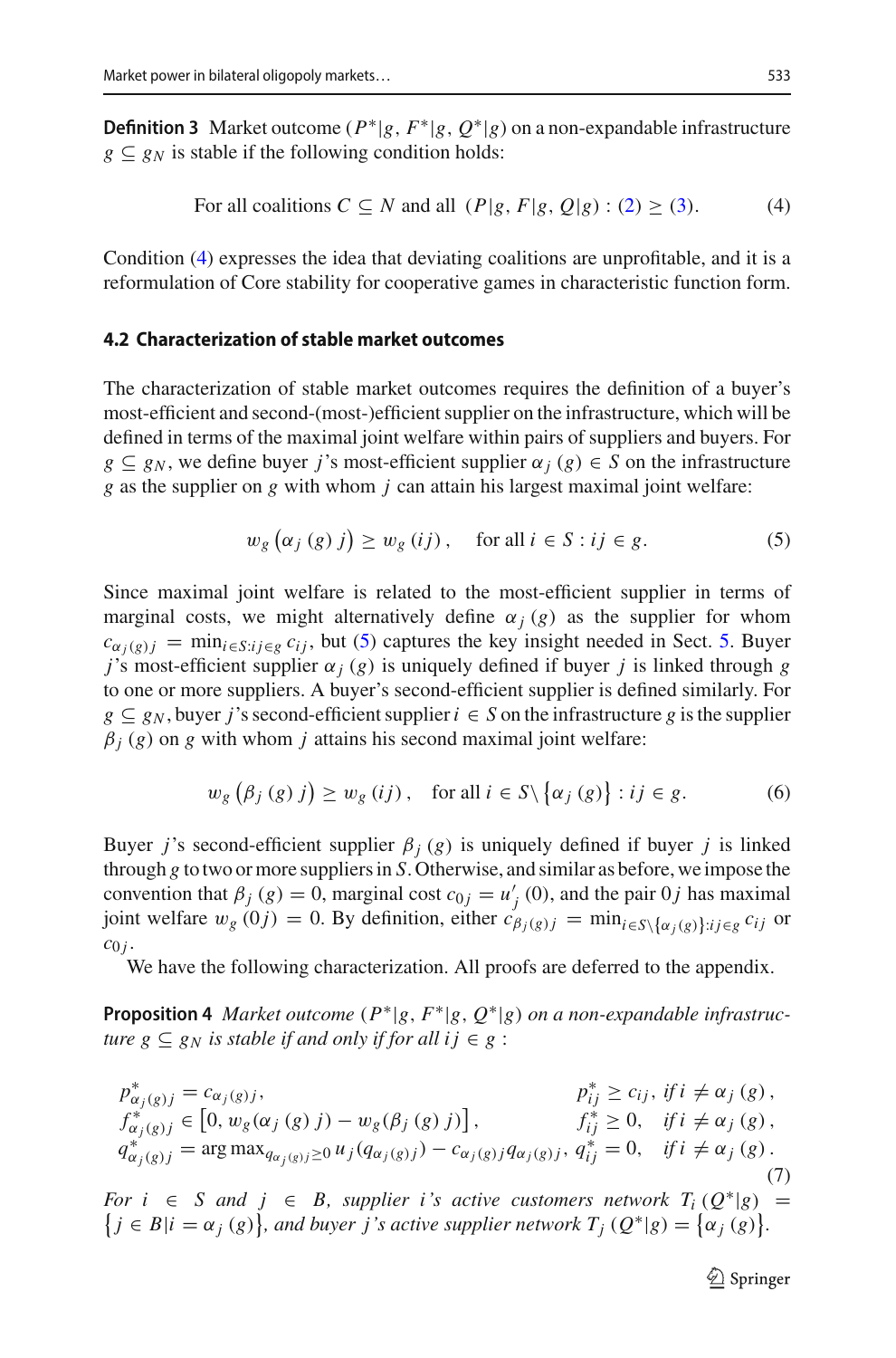From the proof it follows that multiple prices and fees can occur in stable market outcomes on any link  $ij \in g$  that will not be utilized for trade. Suppliers on those links know that even at their lowest acceptable prices and fees, i.e.  $p_{ij}^* = c_{ij}$  and  $f_{ij}^* = 0$ , their products are too expensive from the perspective of buyer *j*. Therefore, their prices and fees do not matter.

Proposition [4](#page-8-2) implies a very precise prediction of stable market outcomes. Each buyer exclusively trades with his most-efficient supplier on the infrastructure against a price that equals this supplier's marginal costs and pays a positive fee. This makes buyer *j* vulnerable to market power exercised by his most-efficient supplier. Such market power is limited by the buyer's threat to trade with his second-efficient supplier  $\beta_i$  (*g*)  $\in$  *S*  $\cup$  {0} on infrastructure *g*. Since supplier  $\beta_i$  (*g*)'s current profit from zero trades with buyer *j* is zero, buyer *j* can seduce supplier β*<sup>j</sup>* (*g*) to trade and guarantee himself a consumer surplus of  $w_g(\beta_j(g) j)$ . This limits the market power of the mostefficient supplier  $\alpha_j$  (*g*) in extracting consumer surplus from the pair  $\alpha_j$  (*g*)  $j \in g$ , because supplier  $\alpha_j$  (*g*) must make sure that buyer *j* enjoys at least a consumer surplus of  $w_g(\beta_i(g) j)$  through the link  $\beta_i(g) j$ . The most-efficient supplier's fee is therefore bounded from above by the difference between  $w_g(\alpha_j(g) j)$  and  $w_g(\beta_j(g) j)$ .

Under marginal cost of production and transportation, a supplier's producer surplus is equal to the sum of profits per individual link. Supplier*i*'s profit that can be attributed to the link *i j* ∈ *g* for buyer *j* ∈ *T<sub>i</sub>* ( $Q^*|g$ ) is equal to  $(p^*_{ij} - c_{ij})q^*_{ij} + f^*_{ij} = f^*_{ij} \ge 0$ , with weak inequality if  $T_i(Q^*|g) \neq \emptyset$  and equality otherwise. Supplier *i*'s aggregate profit is equal to the sum of these fees, i.e.  $\sum_{j \in T_i(Q^*) \mid g_j} f^*_{ij}$ , and only suppliers who are some buyer's most-efficient supplier trade. Then, it is impossible that trade in a link is subsidized, because  $f_{ij}^* < 0$  would be an incentive for supplier *i* to refuse trade. Supplier *i*'s active customer network consists of all buyers for whom this supplier is the most-efficient supplier.

We investigate the upper bound on the most-efficient supplier's fee for several special cases. In case *j* is only linked to a single supplier, then  $\beta_i(g) = 0$  and  $w_g(0j) = 0$  imply  $f^*_{\alpha_j(g)j} \leq w_g(\alpha_j(g)j)$ . The absence of a second-efficient supplier imposes no threat to supplier  $\alpha_j$  (*g*) and hence no limitation to its market power. In case *j* is linked to two or more suppliers, the difference in marginal costs between the mostefficient and the second-efficient supplier matters. If this difference is relatively large, then  $w_g(\beta_j(g) j)$  will be relatively small compared to  $w_g(\alpha_j(g) j)$ , and the limiting effect of the threat to switch suppliers will be relatively small. On the other hand, if both the marginal costs of the most-efficient and of the second-efficient supplier are relatively close to each other, then  $w_g(\beta_j(g) j)$  will be close to  $w_g(\alpha_j(g) j)$  and the presence of the second-efficient supplier has a substantial dampening effect on the most-efficient supplier's fee. In case marginal costs coincide, which we exclude for convenience, then  $w_g(\beta_j(g)) = w_g(\alpha_j(g))$  and the most-efficient supplier's fee must be zero. This implies that for industries with almost identical costs structures the equilibrium fees will be small.

The lower bound on all most-efficient suppliers' fees also has an interesting interpretation. In that case the fee  $f_{ij}^* = 0$  for all  $ij \in g$ . It can be interpreted as the generalization of the competitive equilibrium for markets on a non-expandable infrastructure in the sense that all suppliers follow marginal-cost pricing at zero fees. Given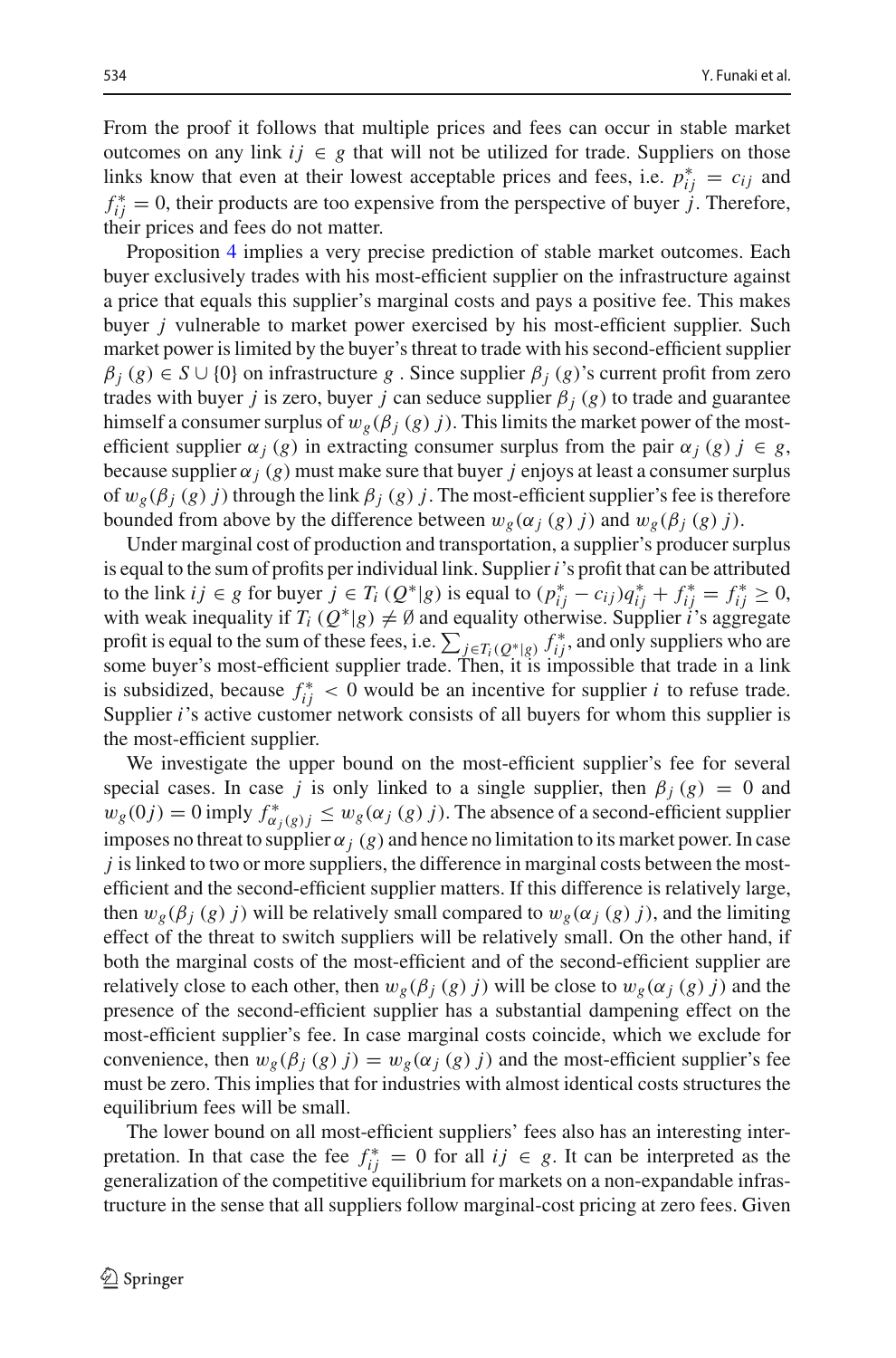different constant marginal costs, the competitive equilibrium implies relation-specific prices, and zero profits for all suppliers, whether active or not. Obviously, relationspecific prices are Pareto efficient and a uniform price per supplier is not.

Proposition [4](#page-8-2) implies that the supply side prefers high fees among the set of stable market outcomes and the demand side prefers low fees from this set. This links our result to previous results in assignment games with indivisible goods. The reason is that our model is equivalent to a many-to-one assignment game, a particular case of the many-to-many assignment game in Sotomayor [\(1999](#page-21-6), [2002,](#page-21-7) [2007\)](#page-21-8), for which the set of setwise-stable and Core allocations coincide and both form non-empty complete lattices.

#### **4.3 Strategic negotiations**

Next, we analyze a strategic negotiation model in case the supply side holds all market power. We characterize the unique equilibrium and relate it to the suppliers' most-preferred stable market outcome. We also relate this equilibrium to the Bertrand equilibrium of standard oligopolistic price competition.

As an important benchmark model, we first consider standard Bertrand price competition. In this model, each supplier sets possibly relation-specific prices to all the buyers he is connected with. Then, each buyer decides how much to purchase from each supplier against the prices offered to him.<sup>12</sup> Formally, each supplier  $i \in S$  proposes prices  $(p_{ij})_{j \in B: i j \in g}$ , and then each buyer  $j \in B$  chooses his purchases  $q_{ij} \ge 0$ . This model is a well defined game in extensive form for which subgame perfect equilibrium is the appropriate concept, which we call the Bertrand equilibrium. Dependent upon the infrastructure, buyer *j* may face none, one or several suppliers. In case buyer *j* is connected to a single supplier, then this supplier can exercise monopoly power on his link with buyer *j*. To capture this case on a non-expandable infrastructure  $g \subseteq g_N$ , we denote buyer *j*'s set of connected suppliers on *g* as  $S_j$  (*g*). In case  $|S_j$  (*g*) = 1, denote  $p_{\alpha_j(g)j}^M$  as the standard monopoly price that buyer *j*'s single supplier would charge. We establish the following equilibrium paths, the supporting strategy profile can be found in the proof.

<span id="page-10-1"></span>**Proposition 5** *Consider the Bertrand price competition model on a non-expandable infrastructure*  $g \subseteq g_N$ *. In any Bertrand equilibrium, the suppliers propose* 

 $\hat{p}_{\alpha_j(g)j} = p_{\alpha_j(g)j}^M,$  *if*  $|S_j(g)| = 1$ ,  $\hat{p}_{\alpha_j(g)j} = p_{\alpha_j(g)j}^M$ ,  $\hat{p}_{\beta_j(g)j} \ge c_{\beta_j(g)j}$ ,  $\hat{p}_{ij} \ge c_{ij}$  otherwise, if  $|S_j(g)| \ge 2$  and  $p_{\alpha_j(g)j}^M < c_{\beta_j(g)j}$ ,  $\hat{p}_{\alpha_j(g)j} = c_{\beta_j(g)j}, \ \hat{p}_{\beta_j(g)j} = c_{\beta_j(g)j}, \ \hat{p}_{ij} \ge c_{ij}$  otherwise, if  $|S_j(g)| \ge 2$  and  $p_{\alpha_j(g)j}^M \ge c_{\beta_j(g)j}$ ,

*and, on the equilibrium path, the buyers purchase*

 $\hat{q}_{\alpha_j(g)j} = \arg \max_{q_{\alpha_i(g)j} \geq 0} u_j(q_{\alpha_j(g)j}) - \hat{p}_{\alpha_j(g)j}q_{\alpha_j(g)j}, \hat{q}_{ij} = 0$  otherwise.

<span id="page-10-0"></span><sup>12</sup> Endogenous buyers' purchases can be seen as an endogenous tie-breaking rule. As shown in Simon and Zam[e](#page-21-17) [\(1990](#page-21-17)), such an endogenous rule guarantees existence of Bertrand equilibria. For similar reasons, all our negotiation models have endogenous buyers' purchases.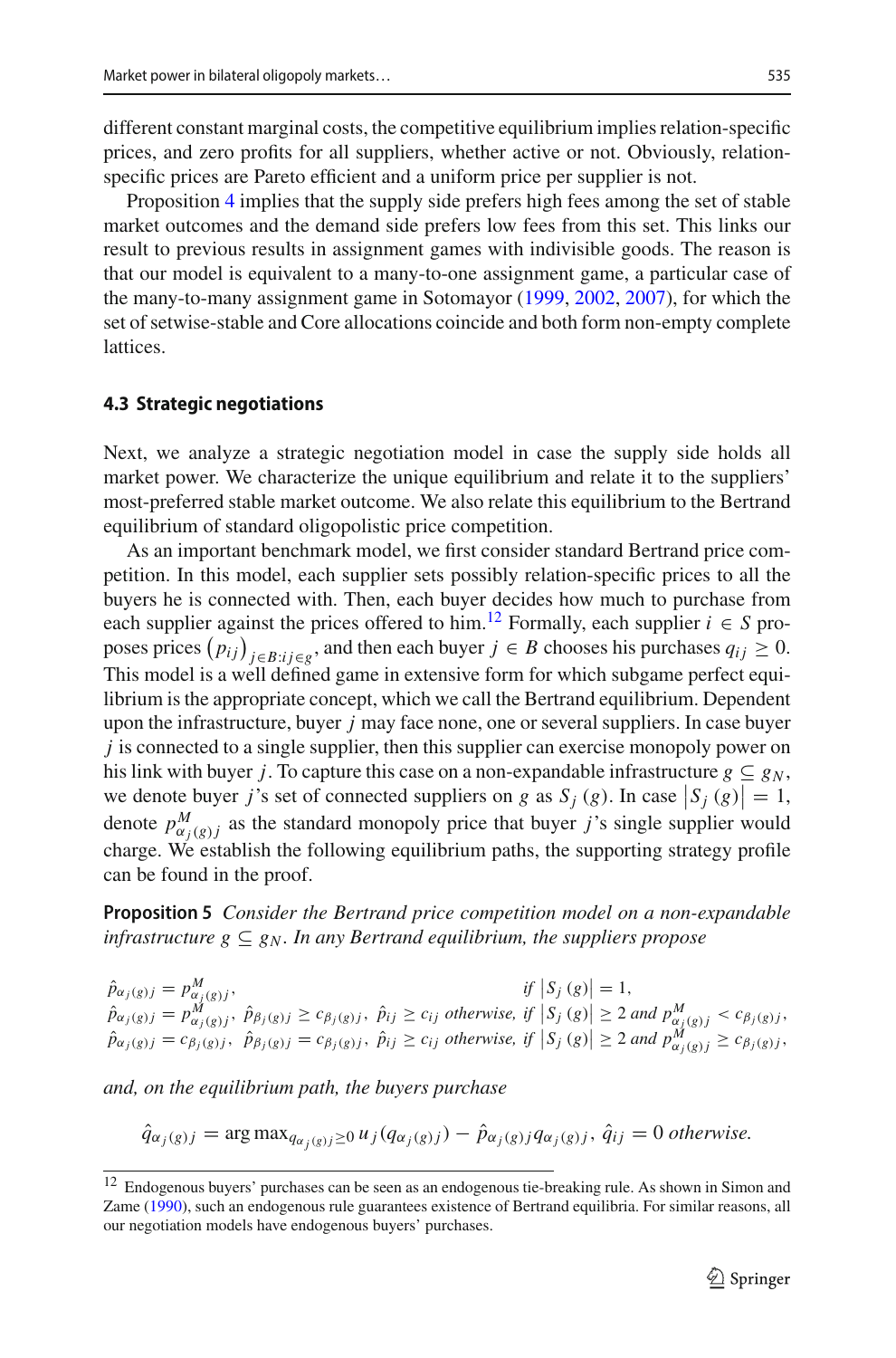This result is an extension of the standard monopoly model and standard Bertrand oligopoly with mutually different marginal costs. The multiplicity of Bertrand equilibria is nonessential in the sense that the multiple equilibrium prices for the third-efficient supplier, the fourth-efficient supplier and so on all result in a unique Bertrand equilibrium outcome: Buyer  $j \in B$  exclusively trades an amount of  $\hat{q}_{\alpha_i(g)j}$  with his most-efficient supplier  $\alpha_j$  (*g*)  $\in S \cup \{0\}$  against the Bertrand equilibrium price  $\hat{p}_{\alpha_i(g)}$ . In a monopoly or in case the cost advantage of the most-efficient supplier is sufficiently large compared with the second-efficient supplier, then the most-efficient supplier can exercise monopoly power over buyer *j* and set the classic monopoly price  $p_{\alpha_j(g)j}^M$ . Otherwise, the presence of at least one competing supplier limits the most-efficient supplier's price to  $c_{\beta_i(g)j}$ . In the last case, buyer *j*'s consumer surplus is equal to  $w_{\varrho}(\beta_i(g), j)$ , and the profit for buyer *j*'s most-efficient supplier on their link is given by  $(c_{\beta_j(g)j} - c_{\alpha_j(g)j})\hat{q}_{\alpha_j(g)j}$ . Of course, the Bertrand equilibrium is inefficient.

We now address competition in both prices and fees. Recall our reinterpretation of fees as the price for a contract that allows buyer  $j \in B$  to purchase unlimited amounts of the good from supplier  $i \in S$  against price  $p_{ij}$ . In the negotiation model, we let each supplier propose such contracts to all the buyers he is connected with. So, each supplier sets possibly relation-specific prices and fees to all such buyers. Formally, each supplier *i* ∈ *S* proposes prices  $(p_{ij})_{j \in B: i j \in g}$  and fees  $(f_{ij})_{j \in B: i j \in g}$ , and then each buyer *j* ∈ *B* decides how much to trade with whom, where we interpret  $q_{ij} > 0$ as buyer *j*'s acceptance of supplier *i*'s contract and  $q_{ij} = 0$  as rejectance. Also this negotiation model is a well defined game in extensive form, and by equilibrium we mean subgame perfect equilibrium. We establish the following equilibrium paths, the supporting strategy profile can be found in the proof.

<span id="page-11-0"></span>**Proposition 6** Let  $g \subseteq g_N$  be a non-expandable infrastructure. For the unique equi*librium in the negotiation model where the supply side proposes, and the demand side decides how much to trade with whom, it holds that suppliers propose*

$$
p^*_{\alpha_j(g)j} = c_{\alpha_j(g)j},
$$
  
\n
$$
p^*_{\beta_j(g)j} = c_{\beta_j(g)j},
$$
  
\n
$$
p^*_{\beta_j(g)j} = c_{\beta_j(g)j},
$$
  
\n
$$
p^*_{\alpha_j(g)j} = c_{\beta_j(g)j},
$$
  
\n
$$
p^*_{\alpha_j(g)j} = c_{\beta_j(g)j},
$$
  
\n
$$
p^*_{\alpha_j(g)j} = c_{\beta_j(g)j},
$$
  
\n
$$
p^*_{\alpha_j(g)j} = c_{\beta_j(g)j},
$$
  
\n
$$
p^*_{\alpha_j(g)j} = c_{\beta_j(g)j},
$$
  
\n
$$
p^*_{\alpha_j(g)j} = c_{\beta_j(g)j},
$$
  
\n
$$
p^*_{\alpha_j(g)j} = c_{\beta_j(g)j},
$$
  
\n
$$
p^*_{\alpha_j(g)j} = c_{\beta_j(g)j},
$$
  
\n
$$
p^*_{\alpha_j(g)j} = c_{\beta_j(g)j},
$$
  
\n
$$
p^*_{\alpha_j(g)j} = c_{\beta_j(g)j},
$$
  
\n
$$
p^*_{\alpha_j(g)j} = c_{\beta_j(g)j},
$$
  
\n
$$
p^*_{\alpha_j(g)j} = c_{\beta_j(g)j},
$$
  
\n
$$
p^*_{\alpha_j(g)j} = c_{\beta_j(g)j},
$$
  
\n
$$
p^*_{\alpha_j(g)j} = c_{\beta_j(g)j},
$$
  
\n
$$
p^*_{\alpha_j(g)j} = c_{\beta_j(g)j},
$$
  
\n
$$
p^*_{\alpha_j(g)j} = c_{\beta_j(g)j},
$$
  
\n
$$
p^*_{\alpha_j(g)j} = c_{\beta_j(g)j},
$$
  
\n
$$
p^*_{\alpha_j(g)j} = c_{\beta_j(g)j},
$$
  
\n
$$
p^*_{\alpha_j(g)j} = c_{\beta_j(g)j},
$$
  
\n
$$
p^*_{\alpha_j(g)j} = c_{\beta_j(g)j},
$$
  
\n

*and, on the equilibrium path, the buyers purchase*

$$
q_{\alpha_j(g)j}^* = \arg \max_{q_{\alpha_j(g)j} \ge 0} u_j(q_{\alpha_j(g)j}) - c_{\alpha_j(g)j} q_{\alpha_j(g)j}, q_{\beta_j(g)j}^* = 0, q_{ij}^* = 0, \text{ if } i \neq \alpha_j(g).
$$

Again, the multiplicity in prices and fees is inessential. In equilibrium,  $f^*_{\beta_j(N|g)} > 0$ cannot hold under competition, because supplier  $\alpha_j$  ( $N|g$ ) is then tempted to charge a fee slightly above the upper bound  $w_g(\alpha_j(N|g)j) - w_g(\beta_j(N|g)j)$  knowing that buyer *j* will not switch. Also,  $p^*_{\beta_j(N|g)} > c_{\beta_j(N|g)}$  allows additional out-ofequilibrium extraction of consumer surplus.

Proposition [6](#page-11-0) implies that competition in prices and fees must emerge endogenously if suppliers have the possibility to set fees. To see this, consider a buyer with several competing suppliers that limit the most-efficient supplier's Bertrand equilibrium price of Proposition [5](#page-10-1) to  $c_{\beta_i(g)}$ . Recall that buyer *j*'s consumer surplus is  $w_g(\beta_j(g))$ , and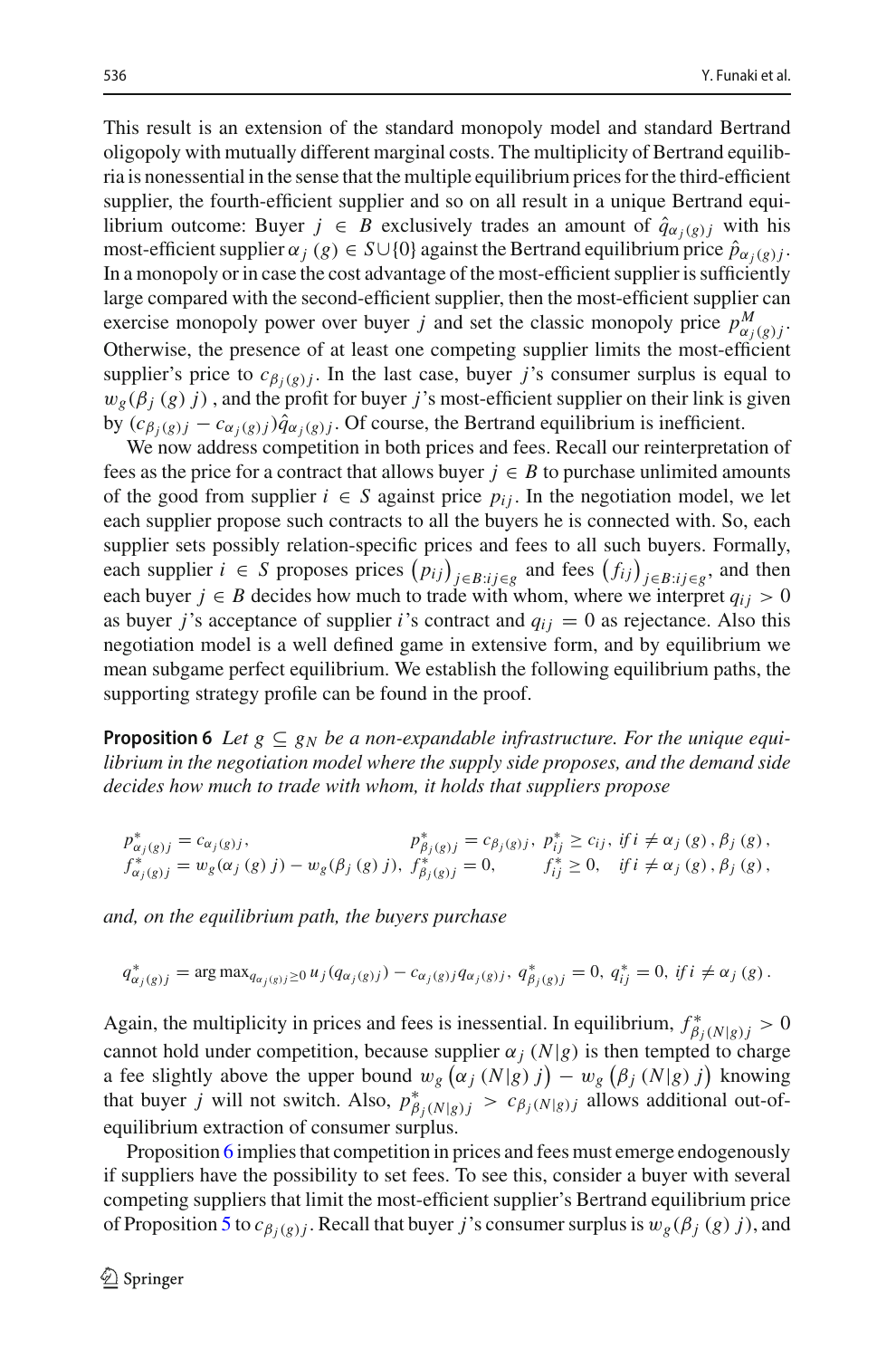most-efficient supplier  $\alpha_j$  (*g*)'s profit of this link is  $(c_{\beta_j(g)j} - c_{\alpha_j(g)j})\hat{q}_{\alpha_j(g)j}$ . The sum of this profit plus the positive deadweight loss is equal to  $w_g(\alpha_j(g) j) - w_g(\beta_j(g) j)$ , which implies the upper bound on the most-efficient supplier's fee has a nice graphical interpretation. By adopting marginal-cost pricing and setting a positive fee, the most-efficient supplier extracts the Bertrand equilibrium profit plus the deadweight loss through the fee. Hence, each most-efficient supplier will choose the latter and competition in prices and fees must emerge endogenously. Only in case  $w_g(\alpha_j(g) j) = w_g(\beta_j(g) j)$ , which would imply equal marginal costs, fees will be zero. It is also possible to show that consumers are weakly worse off under competition in prices and fees than under Bertrand price competition.<sup>[13](#page-12-0)</sup> This generalizes insights of O[i](#page-21-9) [\(1971](#page-21-9)).

Also, Proposition [6](#page-11-0) shows that oligopolistic competition in prices and fees is Pareto efficient, because all suppliers adopt marginal-cost pricing. Our intuition is that suppliers offer marginal-cost-pricing contracts with unrestricted supply. Then contract prices equal fees while buyers only need a single contract, i.e. an "indivisible" item. This interpretation immediately translates into many-to-one assignment games. A similar result is also obtained in other papers of matching with competition for contracts modeled as an assignment game. For example, Dam and Perez-Castrill[o](#page-21-13) [\(2006\)](#page-21-13) analyze high-effort contracts with endogenous investments between principals and agents. They also show that stable market outcomes are Pareto efficient.

Our results differ from the literature on two-part pricing in oligopolistic markets that all have a complete infrastructure in our terminology. Harrison and Klin[e](#page-21-11) [\(2001\)](#page-21-11) assume homogenous agents on both sides, constant marginal costs and competition in quantities and fees. They report marginal-cost pricing and positive homogeneous fees. We attribute their result of positive fees to quantity competition as opposed to the zero fees under price competition in our setting. Calem and Spulbe[r](#page-21-10) [\(1984](#page-21-10)) assume two groups of buyers and two suppliers of close, but not necessarily perfect, substitutes, say pasta and rice. They implicitly impose that consumers from both buyer groups pay the same price and fee, i.e., uniform prices and fees. Under all these assumptions, uniform prices exceed marginal costs and the maximal uniform fees are set by the threat of exclusive trade with the other supplier. $^{14}$ 

In some markets, it is the demand side that has most or all market power. For example, in the airline industry buyers such as Boeing and Airbus appear to be more powerful than their suppliers of particular parts of the aircraft. Obviously, such markets can be captured by reversing the roles of the agents in the previous negotiation model.

#### **4.4 Buyer protection**

In this section, we compare different non-expandable infrastructures and we pose the question which of these infrastructures provide maximal consumer protection.

<span id="page-12-0"></span> $13$  We refer to Funaki et al[.](#page-21-19) [\(2012\)](#page-21-19) for a detailed analysis of consumer surplus.

<span id="page-12-1"></span><sup>&</sup>lt;sup>14</sup> Kanem[o](#page-21-20)to [\(2000\)](#page-21-20) studies the first-order conditions for profit maximization of interior Nash equilibria in a general model of competition in prices and fees. Translated to our model, he reports marginal-cost pricing and fees that are related to the buyers' Hicksian expenditure functions. Because the maximal stable fees of Proposition [6](#page-11-0) are boundary solutions, his analysis of interior Nash equilibria does not apply.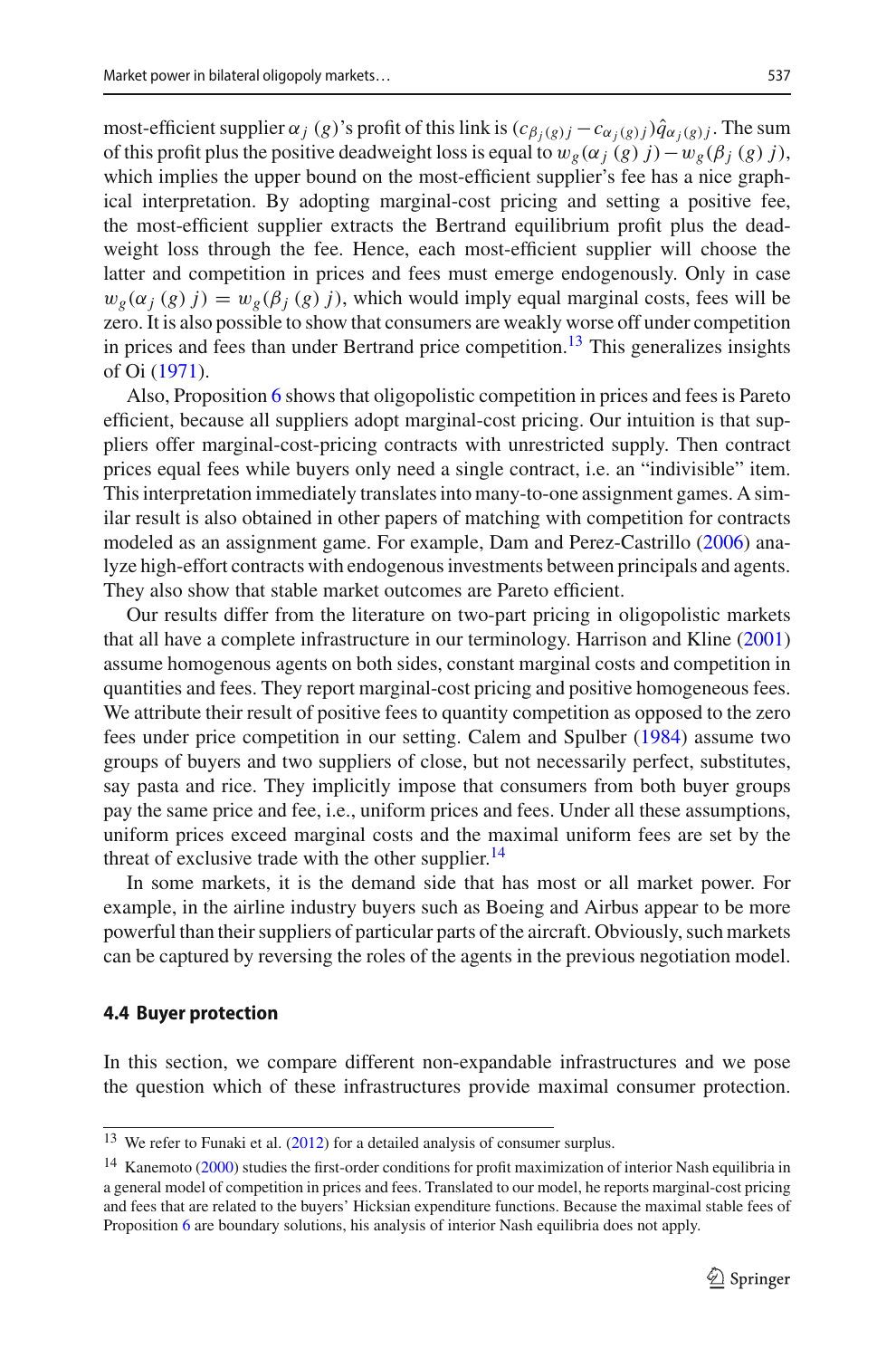Recall that non-expandable infrastructures have sunk building costs, and we therefore compare different infrastructures by their effects on the set of stable market outcomes on  $w_g$ .

The complete infrastructure  $g = g_N$  is a special case in which each supplier is connected to each buyer. It represents the standard notion of competition in a market in which everyone can trade with everyone else. Under sunk building costs, the complete infrastructure enables the highest joint welfare from trade, which is  $\max_{g \subseteq g_N} \sum_{j \in B} w_g(\alpha_j(g) j) = \max_{g \subseteq g_N} \sum_{j \in B} \max_{i \in S} w_g(ij)$ . So, the entire market achieves a level of maximal joint welfare of  $\sum_{j \in B} w_g(\alpha_j(g_N) j)$ . Note that the minimal non-expandable infrastructure that achieves the same level of welfare only consists of the links between each buyer and his most-efficient supplier. We define the latter infrastructure as the non-expandable infrastructure  $g_F \nsubseteq g_N$  given by  $g_E = \{\alpha_j (g_N) j \mid j \in B, \alpha_j (g_N) \in S \}.$ 

The issue is that on the non-expandable infrastructure  $g_E$ , buyers are unprotected against market power, because it lacks any of the links between each buyer and his second-efficient supplier. The question to be answered is what non-expandable infrastructure serves buyers best in protecting their interests? As a criterion, we propose to maximize the worst-case for the buyers's consumer surpluses over all non-expandable infrastructures, which would be their consumer surplus with the second-efficient supplier on such infrastructure. Formally, in non-expandable infrastructure  $g \subseteq g_N$  the buyers can guarantee themselves  $\sum_{j \in B} w_g(\beta_j(g) j)$ . It is this criterion that should be maximized to optimally protect buyers. Obviously, the complete infrastructure guarantees the highest consumer surplus from trade, because  $\max_{g \subseteq g_N} \sum_{j \in B} w_g(\beta_j(g) j) = \sum_{j \in B} \max_{i \in S} w_g(\beta_j(g_N) j)$ . Note that the minimal non-expandable infrastructure  $g \subseteq g_N$  that achieves maximal protection links buyer *j* to his most-efficient supplier  $\alpha_j$  ( $g_N$ )  $\in$  *S* and his second-efficient supplier  $\beta_i(g_N) \in B$ . Without the link between  $\alpha_j(g_N)$  and *j*, both buyer *j*'s most-efficient supplier and his second-efficient supplier would change, destroying some joint welfare and some guaranteed consumer surplus. We define the minimal non-expandable infrastructure  $g_M \subseteq g_N$  that achieves maximal buyer protection under sunk building costs as  $g_M = \{\alpha_j(g_N) j, \beta_j(g_N) j \mid j \in B, \alpha_j(g_N), \beta_j(g_N) \in S\}.$ 

The set of stable market outcomes under non-expandable infrastructure  $g_M$ , or any non-expandable infrastructure  $g \subseteq g_N$  containing  $g_M$ , is equal to the set of stable outcomes under the complete infrastructure  $g_N$ . This minimal infrastructure is rather sparse. Without any of the links  $\beta_i$  ( $g_N$ ) *j*, the set of stable market outcomes would enlarge for all non-expandable infrastructures  $g \subseteq g_N$  containing  $g_E$ . Formally, every infrastructure  $g \subseteq g_N$  such that  $g \supseteq g_E$  and  $g \not\supseteq g_M$  has a larger set of stable market outcomes than the complete infrastructure  $g_N$ . The reason is that some of the upper bounds on the most-efficient suppliers' fees increase. Removing any of the links  $\alpha_i(g_N)$  *j* has two negative effect: both the maximal joint welfare on the infrastructure and the maximal attainable consumer surplus drop. To summarize this discussion, we have established:

**Proposition 7** *Non-expandable infrastructure g<sub>M</sub> is the minimal non-expandable infrastructure*  $g \subseteq g_N$  *that achieves maximal consumer protection. Moreover, all*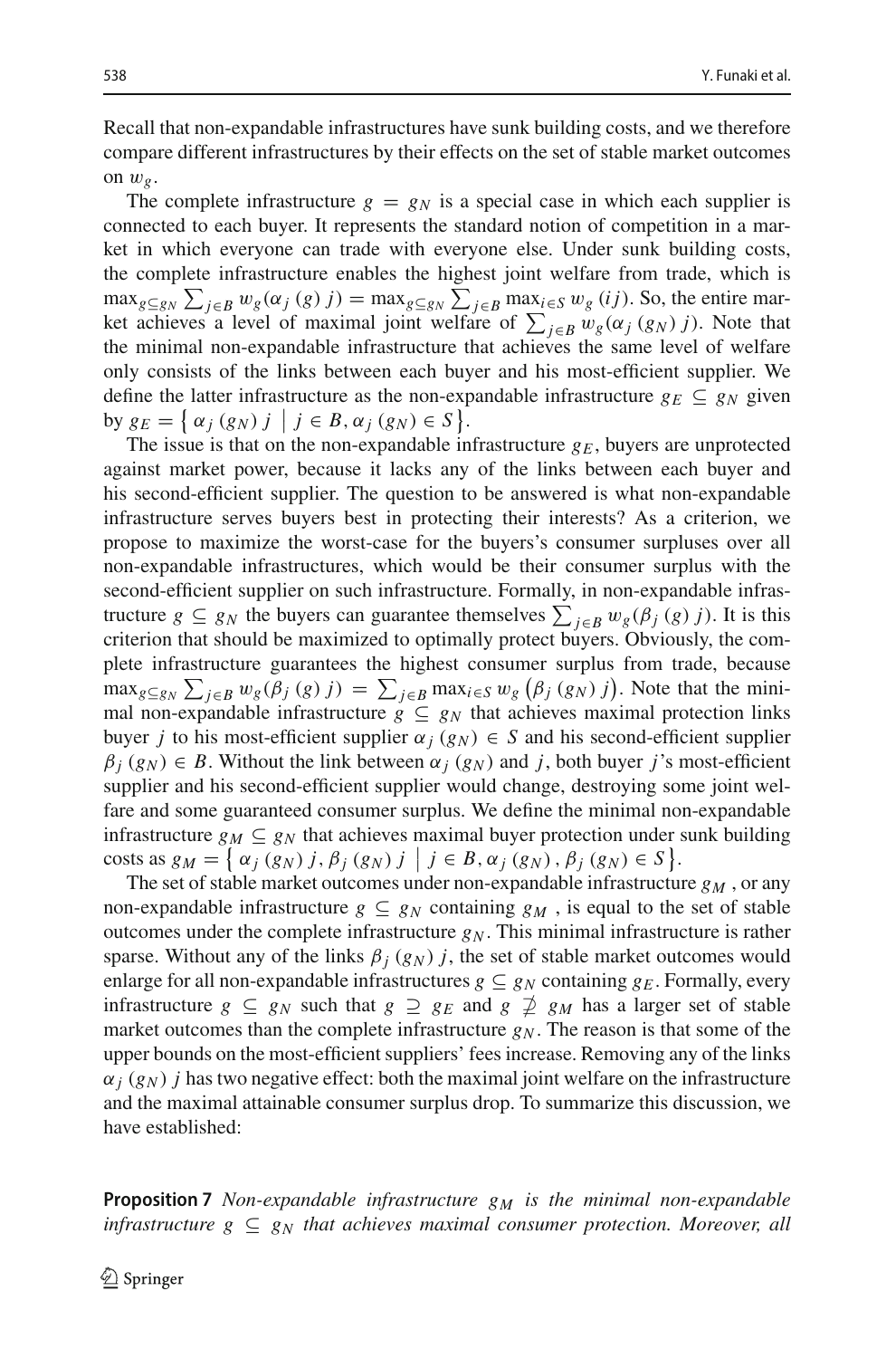

<span id="page-14-1"></span>**Fig. 1** The single supplier infrastructure in Case *III* is  $g_F$ , Case *IV* and *V* represent duopoly markets, and the complete infrastructure of Case *VI* coincides with  $g_M$ 

*non-expandable infrastructures*  $g \subseteq g_N$  *that contain*  $g_M$  *also achieve this, which includes g = g<sub>N</sub>*.

This result also implies that the set of stable market outcomes for all non-expandable infrastructures  $g \subseteq g_N$  that contain  $g_M$  is the smallest set of stable market outcomes over all infrastructures that contain  $g_E$ , which includes the complete infrastructure  $g_N$ . For all infrastructures that contain  $g_F$  but only partly overlap with  $g_M$ , the set of stable market outcomes is larger.

#### **4.5 Example**

In this subsection, we discuss the extension of the motivating example of Sect. [3](#page-4-0) by adding a second buyer.<sup>[15](#page-14-0)</sup> Consider a market with two suppliers of e.g. natural gas, supplier 1 being efficient and supplier 2 inefficient, and two heterogeneous buyers, buyer 1 having a higher marginal willingness to pay (say high-income country Germany) than buyer 2 (say middle-income country Spain). Supplier 1's constant joint marginal costs of production and transportation are  $c_{11} = c_{12} = 1$ , and those for supplier 2 are  $c_{21} =$  $c_{22} = 2$ . Buyer 1 has utility function  $10\sqrt{q_{11} + q_{21}} - p_{11}q_{11} - f_{11} - p_{21}q_{21} - f_{21}$ , and buyer 2 has  $8\sqrt{q_{12} + q_{22}} - p_{12}q_{12} - f_{12} - p_{22}q_{22} - f_{22}$ . Then,  $w_g(11) = 25$ ,  $w_g$  (21) = 12.5,  $w_g$  (12) = 16 and  $w_g$  (22) = 8. In infrastructure *A* of Fig. [1,](#page-14-1) which is  $g_E$ , both buyers are only connected to their most-efficient suppliers on the complete infrastructure  $g_N$ , which is supplier 1. Then,  $0 \le f_{11} \le w_g(11) = 25$  and  $0 \le f_{12} \le w_g(12) = 16$ , and the maximal fees correspond to monopoly market power. In contrast, in infrastructure  $D$  of Fig. [1,](#page-14-1) which is  $g_M$ , both buyers are connected to their most-efficient supplier, i.e. 1, and second-most-efficient supplier, i.e. 2, on the complete infrastructure  $g_N$ . Note that for this example  $g_M = g_N$ . Then, under *D* the range of fees is smaller  $0 \le f_{11} \le w_g(11) - w_g(21) = 12.5$  and  $0 \le f_{12} \le w_g (12) - w_g (22) = 8$ , and the maximal fees are limited due to increased competition.

For a graphical illustration of fees and consumer surpluses in relation to nonexpandable infrastructures, we can consider all possible infrastructures with two suppliers and two buyers that contain infrastructure  $g_E$ . The most relevant infras-tructures are given in Fig. [1,](#page-14-1) the infrastructures  $g_F$  (Case A) and  $g_M$  (Case D), and both intermediate infrastructures (*B* and *C*). The graphical representation of the set

<span id="page-14-0"></span><sup>&</sup>lt;sup>15</sup> For an example of two geographically differentiated markets, which extends the spatial competition model in Hotellin[g](#page-21-0) [\(1929\)](#page-21-0) to competition in prices and fees, we refer to Funaki et al[.](#page-21-19) [\(2012\)](#page-21-19)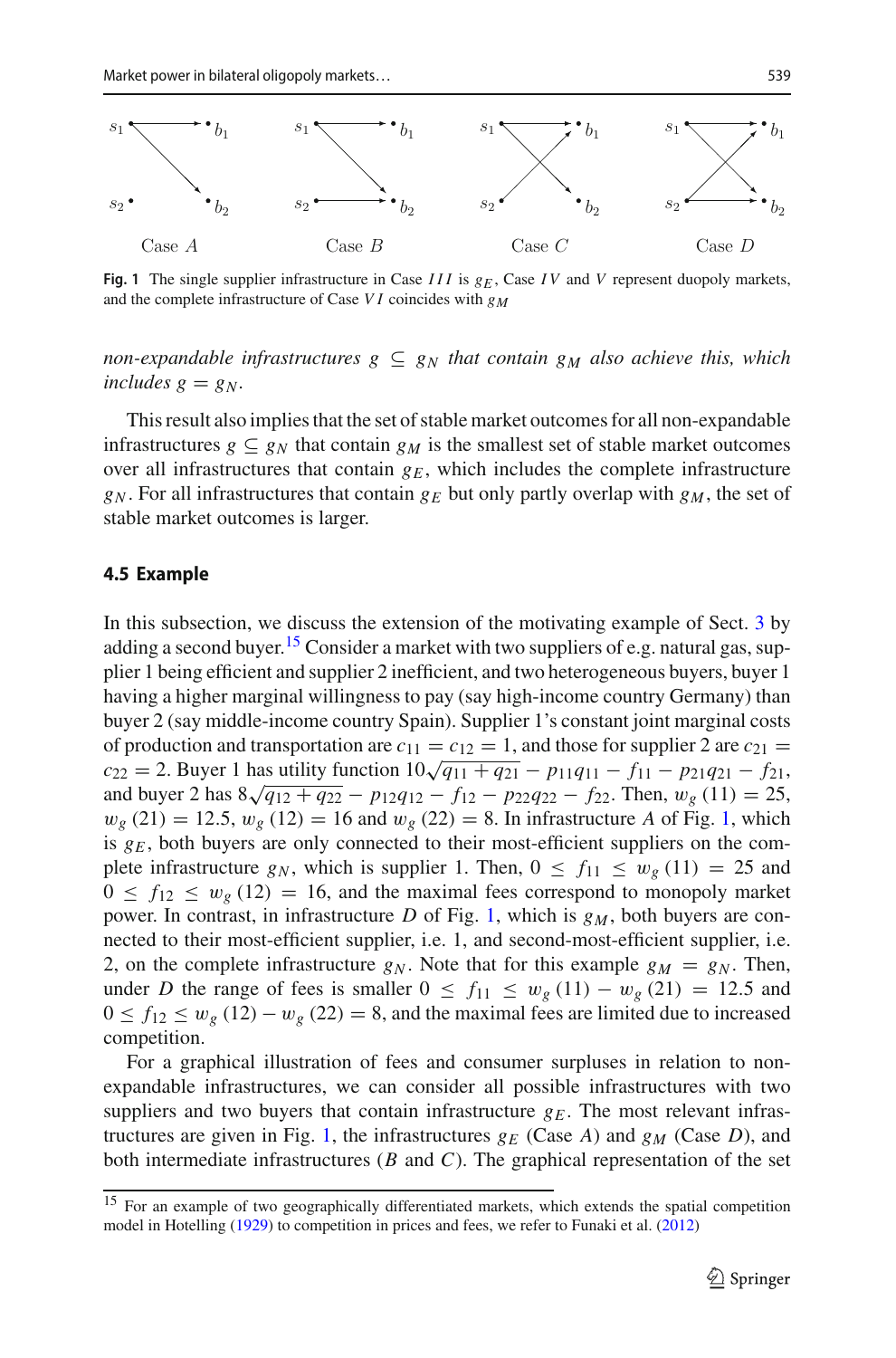

For all stable market outcomes: supplier 2's producer surplus is 0

<span id="page-15-1"></span>**Fig. 2** Different areas represent several sets of stable market outcomes of Example, where buyer *i*'s consumer surplus is denoted  $CS_i$ ,  $i = 1, 2$ . The line  $f_{21} + CS_1 = 12.5$  illustrates the effect of the link 21, and  $f_{22} + C S_2 = 8$  the link 22

of stable market outcomes for these non-expandable infrastructures is given in Fig. [2.](#page-15-1) The largest diamond-shaped area represents the set of stable market outcomes in case of the single supplier infrastructure  $g_E$ . The effect of having access to second-efficient suppliers, i.e. infrastructure  $g_E$  augmented with one of the links 21 or 22 or both, are illustrated by the two lines that run through the largest diamond-shape area. Link 21 is associated with the line whose sum is 12.5, and link 22 with 8. In case both these links are present, we are in infrastructure  $g_M$  (Case *D*) and the smallest diamond-shaped area corresponds to the smallest set of stable market outcomes on infrastructures that contain  $g_E$ . Although the links with supplier 2 (Qatar or Nigeria) will not be utilized, their presence reduces the maximal fee  $f_{11}$  charged by supplier 1 (Russia or Algeria) to buyer 1 from 25 to 12.5 and the maximal fee  $f_{12}$  charged to buyer 2 from 16 to 8.

## <span id="page-15-0"></span>**5 Concluding remarks**

We consider price-fee competition in bilateral oligopolies with perfectly-divisible goods, concentrated heterogeneous agents on both sides, non-expandable infrastructures, and constant marginal costs. We study stable market outcomes that reflect that both sides possess market power. For every non-expandable infrastructure, stable market outcomes are both bilaterally and Pareto efficient because suppliers set unit prices equal to the relation-specific marginal costs. Relation-specific fees split bilateral joint welfare and fees implicitly reflect the suppliers' market power. Each buyer exclusively trades with his most-efficient supplier on the infrastructure and the maximal relationspecific fee is limited by the buyer's threat to switch to his second-efficient supplier on the infrastructure. Competition in prices and fees necessarily emerges from differentiated Bertrand price competition, as do marginal-cost pricing and maximal fees.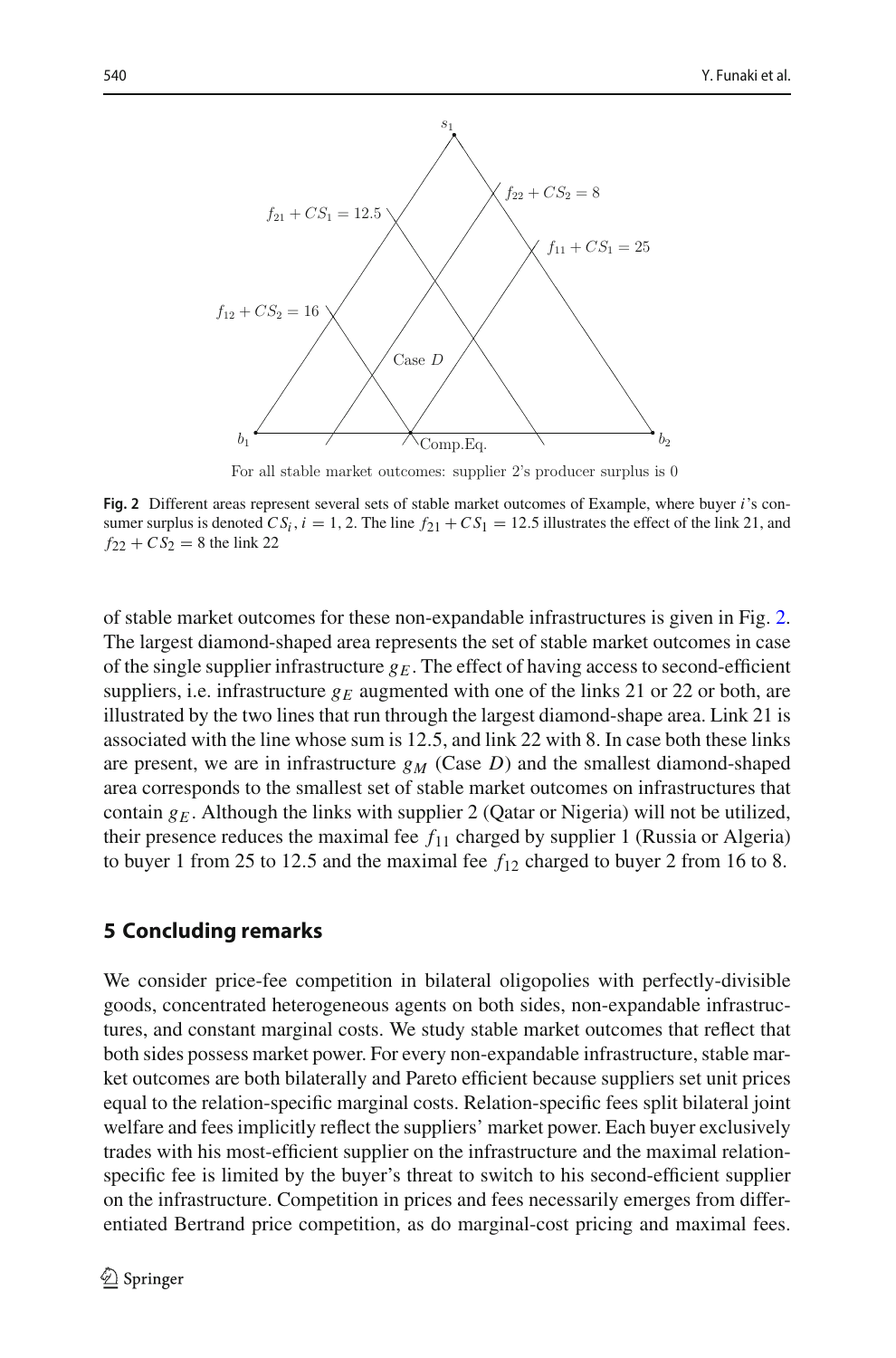Although welfare improves compared to Bertrand price competition, the buyers will not be better off.

Our results quantify the countervailing power hypothesis in Galbrait[h](#page-21-21) [\(1952](#page-21-21)): Buyers have countervailing power that can restrain the suppliers' market power. In our study, buyers' bargaining position improves if the threat to switch from one supplier to another yields a larger maximal-attainable consumer surplus. We quantify this insight for any non-expandable infrastructure and show that the supply side's market power is decreasing in the number of arbitrary links a buyer has. We also characterize the minimal infrastructure that protects buyers the most and identify for each buyer two links that are crucial in protecting him from the supply side's market power.

Future research could relax several assumptions made in this study. First of all, every supplier can produce any quantity demanded and each link can accommodate any demand. Capacity constraints can be easily included, but as each buyer may need to trade with more than one supplier, a many-to-many assignment game arises. Another important direction is to further investigate the application of assignment games to market competition for "indivisible" contracts, e.g. marginal-cost-pricing contracts with unlimited supply analyzed in this study or the high-effort contracts between principals and agents in Dam and Perez-Castrill[o](#page-21-13) [\(2006\)](#page-21-13).

**Open Access** This article is distributed under the terms of the Creative Commons Attribution 4.0 International License [\(http://creativecommons.org/licenses/by/4.0/\)](http://creativecommons.org/licenses/by/4.0/), which permits unrestricted use, distribution, and reproduction in any medium, provided you give appropriate credit to the original author(s) and the source, provide a link to the Creative Commons license, and indicate if changes were made.

## **Appendix: Proofs**

**Proof of Proposition [4](#page-8-2)** For any coalition *C*, cancelling common terms in  $(2)$ – $(4)$ implies

<span id="page-16-0"></span>
$$
\sum_{j \in C_B} \left[ u_j \left( q_j^* \left( N | g \right) \right) - \sum_{i \in T_j(Q|g)} c_{ij} q_{ij}^* \right] \ge \max_{Q|g} \sum_{j \in C_B} \left[ u_j \left( q_j \left( C | g \right) \right) - \sum_{i \in T_j(Q|g) \cap C} c_{ij} q_{ij} \right],
$$
\n(8)

i.e. for coalition *C* the sum of joint welfare in the stable market outcome is at least the maximal sum of joint welfare in the coalition *C*. Since all  $c_{ij}$  are mutually different, the maximum is achieved only if each buyer  $j \in C_B$  exclusively deals with his mostefficient supplier  $i \in C_S$  on g, which we denote  $\alpha_j(C|g)$  in this proof including  $C = N$  for which we already defined  $\alpha_j$  (*g*). Combined with [\(1\)](#page-4-3) for  $ij \in g$ , the right-hand side of  $(8)$  is equal to

$$
\max_{Q|g} \sum_{j \in C_B} \left[ u_j(q_{\alpha_j(C|g)j}) - c_{\alpha_j(C|g)j} q_{\alpha_j(C|g)j} \right] = \sum_{j \in C_B} w_g \left( \alpha_j(C|g) j \right).
$$

 $\mathcal{D}$  Springer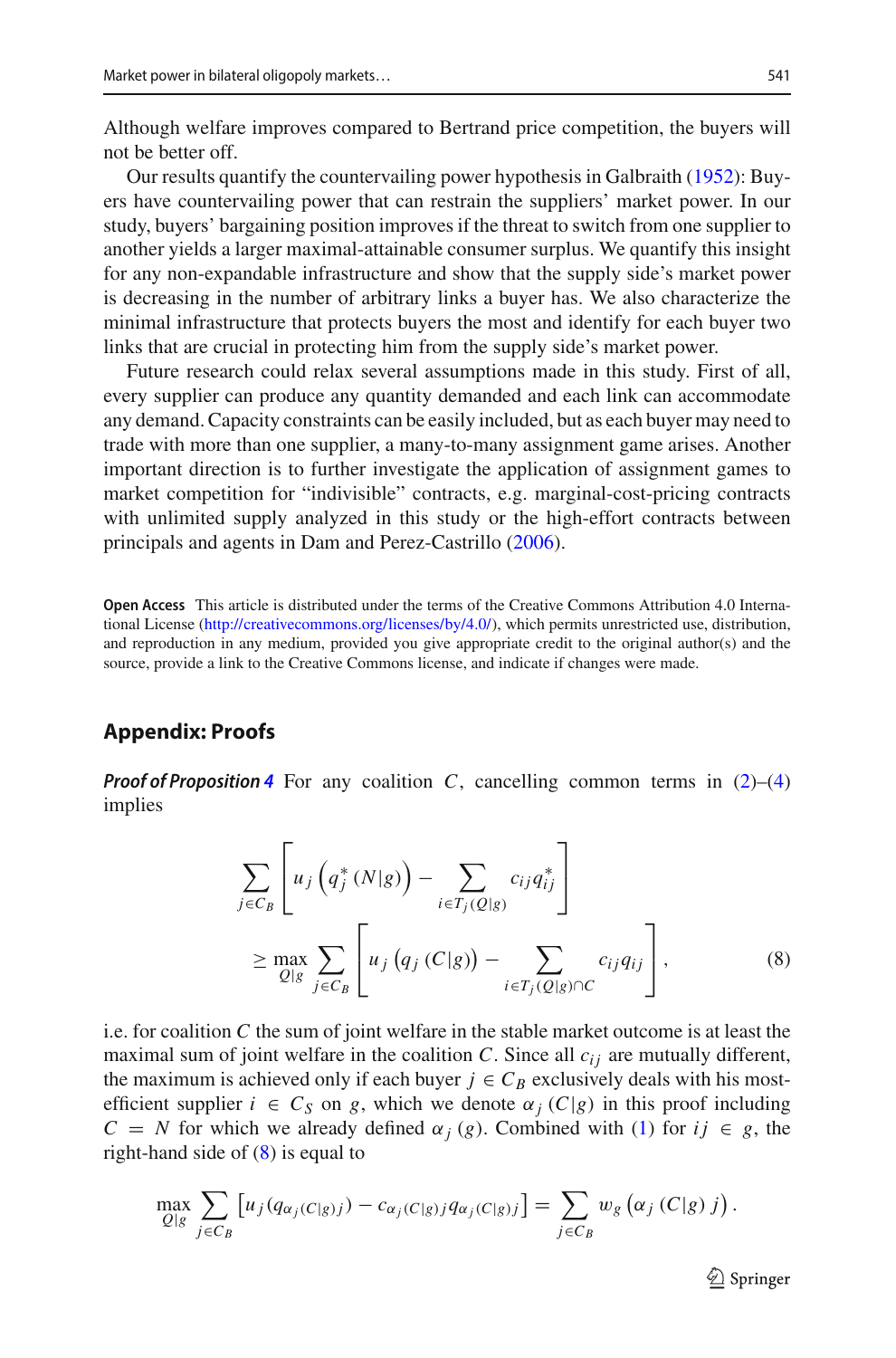So, for each coalition  $C \subseteq N$ , [\(8\)](#page-16-0) is equivalent to

$$
\sum_{j\in C_B} \left[ u_j \left( q_j^* \left( N | g \right) \right) - \sum_{i\in T_j(Q|g)} c_{ij} q_{ij}^* \right] \geq \sum_{j\in C_B} w_g \left( \alpha_j \left( C | g \right) j \right),
$$

and for  $C = N$ , [\(8\)](#page-16-0) is equivalent to

$$
\sum_{j\in B}\left[u_j\left(q_j^*(N|g)\right)-\sum_{i\in T_j(Q|g)}c_{ij}q_{ij}^*\right]=\sum_{j\in B}w_g\left(\alpha_j\left(N|g\right)j\right).
$$

The previous arguments also imply that the latter equality holds at  $C = N$  if and only if

$$
\sum_{j\in B}\left[u_j\left(q_j^*(N|g)\right)-\sum_{i\in T_j(Q|g)}c_{ij}q_{ij}^*\right]=\max_{Q|g}\sum_{j\in B}\left[u_j\left(q_j\left(N|g\right)\right)-\sum_{i\in T_j(Q|g)}c_{ij}q_{ij}\right].
$$

Hence, for every buyer  $j \in B$  it must hold that  $q^*_{\alpha_j(N|g)j}$  maximizes  $u_j(q_{\alpha_j(g)j})$  –  $c_{\alpha_j(g)j}q_{\alpha_j(g)j}$ , and  $q_{ij}^* = 0$  for all  $i \in S \setminus \{\alpha_j(N|g)\}\$ . By assumption  $1, q^*_{\alpha_j(N|g)j} > 0$  $1, q^*_{\alpha_j(N|g)j} > 0$ . Then also,  $q_j^*(N|g) = q_{\alpha_j(N|g)j}^*$ , buyer *i*'s set of active suppliers is  $T_j(Q|g) =$  $\{\alpha_j(N|g)\}\$ , and  $u_j\left(q_j^*(N|g)\right) - \sum_{i \in T_j(Q|g)} c_{ij}q_{ij}^* = w_g\left(\alpha_j(N|g)\right)$ . This establishes  $Q^*|g$ .

Next, since trade takes place against prices *P*∗|*g*, *Q*∗|*g* can be attained through such trade if and only if  $p^*_{\alpha_j(N|g)} = c_{\alpha_j(N|g)}$  and  $p^*_{ij} \ge c_{ij}$  for all  $i \in S \setminus {\alpha_j(N|g)}$ . The last condition in Definition [3](#page-7-2) sets  $p_{ij}^* = c_{ij}$  for every link with  $q_{ij}^* = 0$ , and this is the case for every  $i \neq \alpha_j$  ( $N|g$ ). Since all  $c_{ij}$  are mutually different,  $p_{ij}^* > c_{\alpha_j(N|g)j}$  for all  $i \in S \setminus \{ \alpha_j(N|g) \}.$ 

Finally, we derive  $F^*|g$ . Given  $Q^*|g$ , consider supplier *i* and his active customer network  $T_i$  ( $Q^*|g$ ), that is  $\{i\} \cup T_i$  ( $Q^*|g$ ). Suppose for  $\hat{j} \in T_i$  ( $Q^*|g$ ), that supplier *i* and part of his trade network want to break away by excluding trade with buyer  $\hat{j}$ , that is consider coalition  $C = \{i\} \cup T_i (Q^*|g) \setminus \{\hat{j}\}\)$ . Given  $P^*|g$ , supplier *i*'s producer surplus is equal to  $f_{i\hat{j}}^*$  +  $\sum_{i \in \mathcal{T}_i(\Omega^*)}$  $j \in T_i(Q^*|g) \setminus \{j\}$  $f_{ij}^*$ . This implies that [\(2\)](#page-7-0) is equivalent to

$$
f_{ij}^* + \sum_{j \in T_i(Q^*|g)\backslash\{j\}} \left[ u_j\left(q_{ij}^*\right) - c_{ij}q_{ij}^* \right] = f_{ij}^* + \sum_{j \in T_i(Q^*|g)\backslash\{j\}} w_g\left(ij\right).
$$

Hence, [\(4\)](#page-8-0) imposes

$$
f_{ij}^* + \sum_{j \in T_i(Q^*|g) \setminus \{j\}} w_g(ij) \ge \sum_{j \in T_i(Q^*|g) \setminus \{j\}} w_g(ij) \iff f_{ij}^* \ge 0.
$$

 $\mathcal{L}$  Springer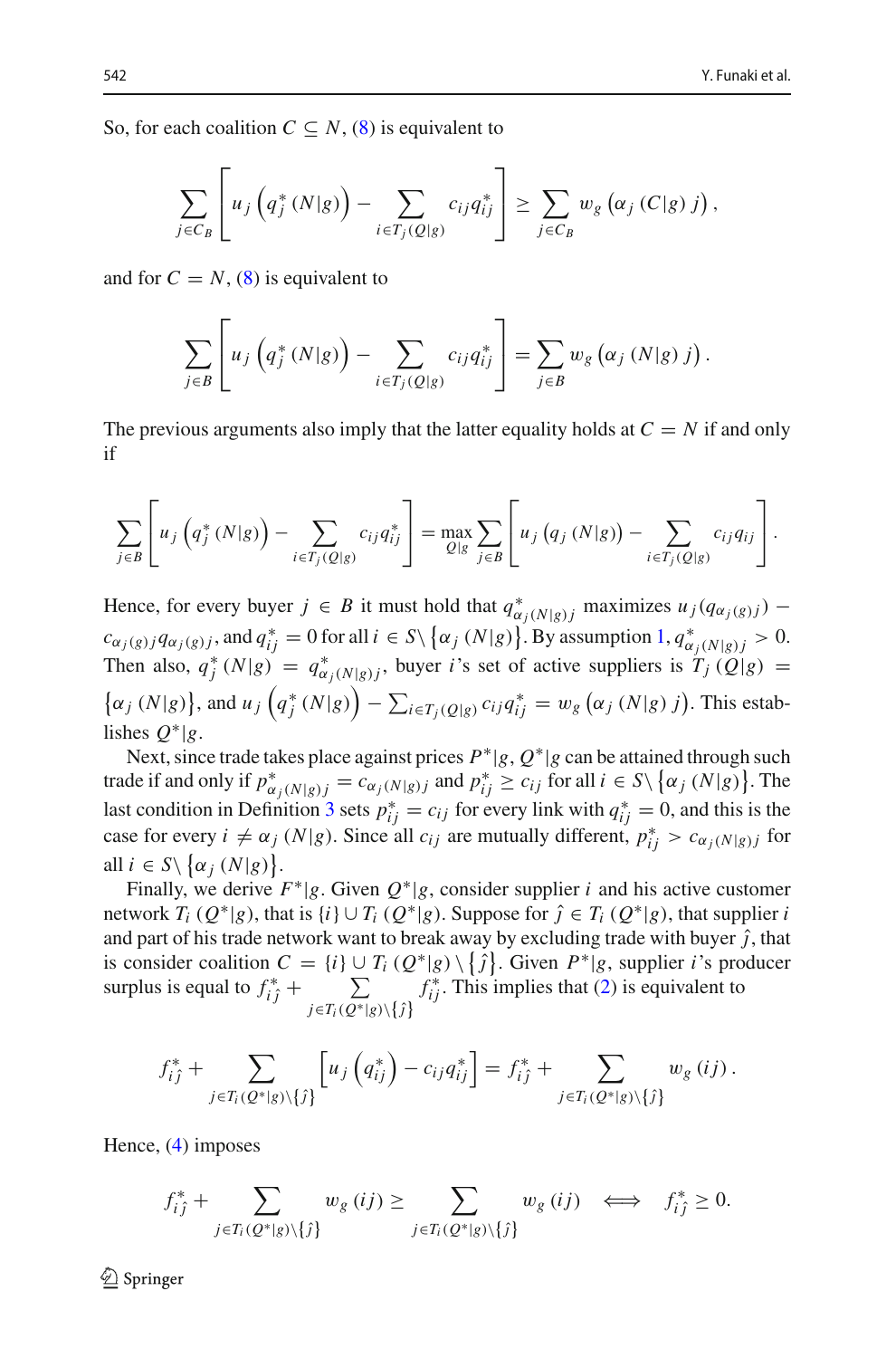Given  $Q^*|g$ , consider buyer  $\hat{j} \in B$ , his second-efficient supplier  $\beta_{\hat{i}}(N|g)$ , and this supplier's active customer network  $T_{\beta_j(N|g)}(Q^*|g)$ , that is  $C = \{\hat{j}, \beta_j(N|g)\} \cup$  $T_{\beta_i(N|g)}(Q^*|g)$ . Then, [\(4\)](#page-8-0) imposes

$$
u_j(q^*_{\alpha_j(N|g)j}) - c_{\alpha_j(N|g)j}q^*_{ij} - f^*_{\alpha_j(N|g)j} + \sum_{j \in T_{\beta_j(N|g)}(Q^*|g)} w_g(ij)
$$
  
\n
$$
\geq w_g(\beta_j(N|g)j) + \sum_{j \in T_{\beta_j(N|g)}(Q^*|g)} w_g(ij),
$$

Since  $u_j(q^*_{\alpha_j(N|g)_j}) - c_{\alpha_j(N|g)_j}q^*_{ij} = w_g(\alpha_j(N|g)_j)$ , this condition is equivalent to

$$
f_{\alpha_j(N|g)\hat{\jmath}}^* \leq w_g\left(\alpha_j(N|g)\hat{\jmath}\right) - w_g\left(\beta_j(N|g)\hat{\jmath}\right) \leq w_g\left(\alpha_j(N|g)\hat{\jmath}\right).
$$

The prices  $p_{ij}^* \ge c_{ij}$  and the fees  $f_{ij}^* \ge 0$  for every link with  $q_{ij}^* = 0$  are unrestricted, and this is the case for every  $i \neq \alpha_j^{\prime} (N|g)$ .

*Proof of Proposition* [5](#page-10-1) Given the history of proposed prices  $P|g$ , we define for each connected buyer  $j \in B$  the lowest proposed price as  $\bar{p}_{ij}$   $(P|g) = \min_{i \in S : i j \in g} \{p_{ij}\}\,$ where  $\hat{i}$  denotes an arbitrary supplier who set such lowest price (which might be  $\alpha_i(g)$ ). Given history *P*|*g*, buyer  $j \in B$  purchases

$$
q_{\alpha_j(g)j}(P|g) = \begin{cases} \arg \max_{q_{\alpha_j(g)j} \ge 0} u_j(q_{\alpha_j(g)j}) - p_{\alpha_j(g)j}q_{\alpha_j(g)j}, & \text{if } p_{\alpha_j(g)j} \le \bar{p}_{\hat{i}j}(P|g), \\ 0, & \text{otherwise,} \end{cases}
$$
  
\n
$$
q_{\hat{i}j}(P|g) = \begin{cases} \arg \max_{q_{\hat{i}j} \ge 0} u_j(q_{\hat{i}j}) - p_{\hat{i}j}q_{\hat{i}j}, & \text{if } p_{\alpha_j(g)j} > \bar{p}_{\hat{i}j}(P|g), \\ 0, & \text{otherwise,} \end{cases}
$$
  
\n
$$
q_{\hat{i}j}(P|g) = 0, \quad i \ne \alpha_j(g), \hat{i}.
$$

On the equilibrium path,  $\hat{i} = \alpha_j(g)$  or  $\beta_j(g)$ , buyer *j* purchases  $q_{\alpha_j(g)j}(\hat{P}|g) =$  $\hat{q}_{\alpha_i(g)j} > 0$  and  $q_{\beta_i(g)j}$  (*P*|*g*) = 0, which is in accordance to the endogenous tiebreaking rule in Simon and Zam[e](#page-21-17) [\(1990](#page-21-17)). Verification that the suppliers' strategies and the buyers' strategies form a subgame perfect equilibrium strategy profile goes as follows: On and off the equilibrium path, buyer *j* always purchases the optimal quantity from a supplier that offers the lowest price, so his strategy is optimal for every history. If  $\hat{p}_{\alpha_j(g)j} = p^M_{\alpha_j(g)j}$ , then supplier  $\alpha_j(g)$ 's producer surplus is maximal and this supplier does not want to deviate. If  $\hat{p}_{\alpha_i(g)j} = c_{\beta_i(g)j}$ , then the deviation  $p_{\alpha_j(g)j} > c_{\beta_j(g)j}$  implies that buyer *j* will exclusively trade with  $\beta_j(g)$  against the price  $\hat{p}_{\beta_j(g)j} = c_{\beta_j(g)j}$ , and supplier  $\alpha_j(g)$  looses buyer *j* as his customer which reduces his positive equilibrium profits on the link  $\alpha_j$  (*g*) *j* to zero. Also, the lower deviating price  $p_{\alpha_j(g)j} < \hat{p}_{\alpha_j(g)j}$  reduces supplier  $\alpha_j(g)$ 's profits. Hence,  $\hat{p}_{\alpha_j(g)j}$  is optimal given the other strategies. Since the other suppliers do not trade whether or not they deviate by setting other prices, they do not have any profitable deviating price. This establishes equilibrium.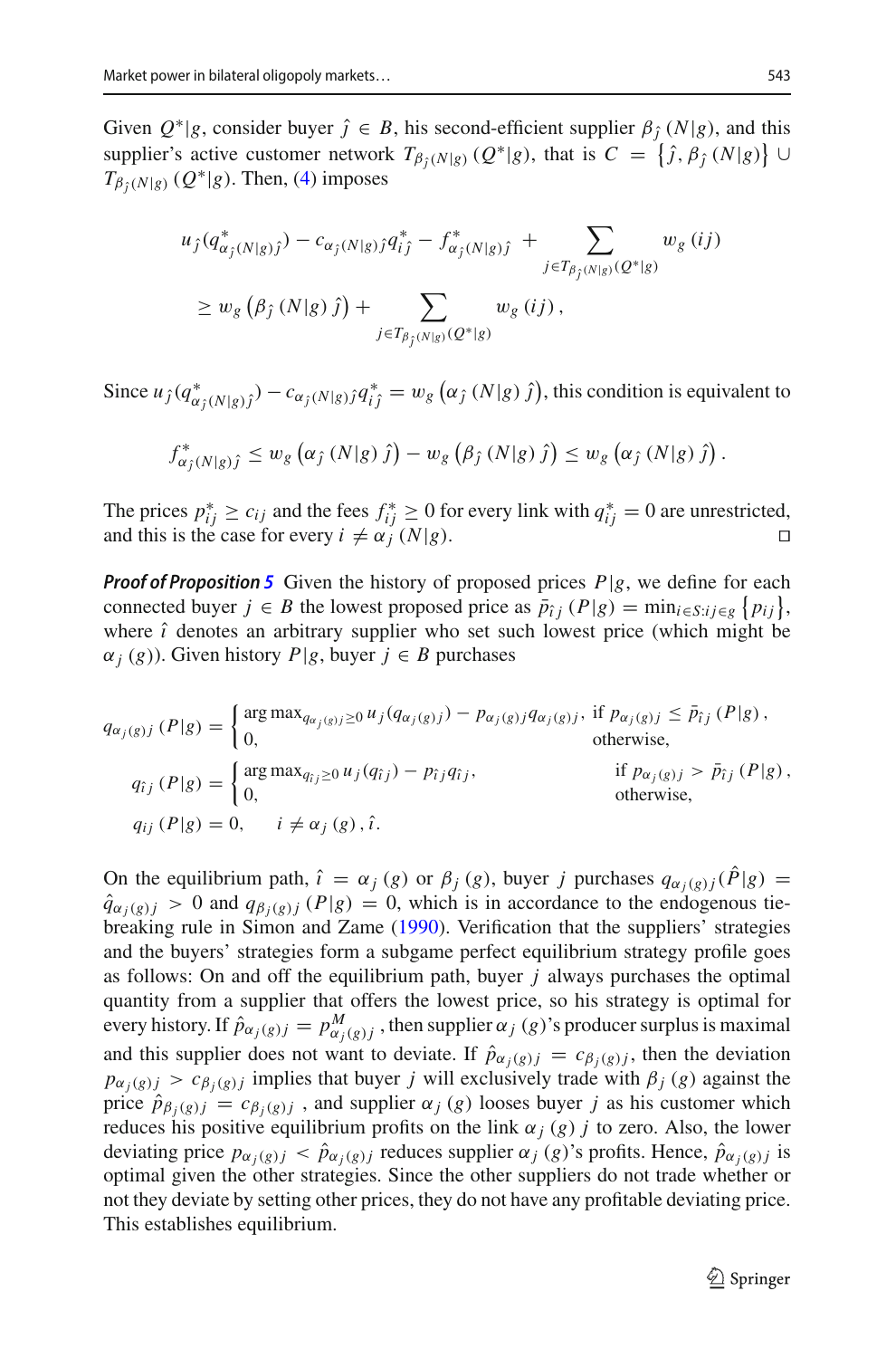There do not exist other Bertrand equilibrium outcomes. To see this, in any Bertrand equilibrium buyers always purchase from suppliers who set the lowest price. For  $|S_j(g)| = 1$ ,  $\alpha_j(g) = 1$  and standard monopoly pricing implies  $\hat{p}_{1j} = p_{1j}^M$  is the unique price. Next, consider  $|S_j(g)| = 2$ . Renumber the suppliers in *S* such that *S<sub>j</sub>* (*g*) = {1, 2},  $\alpha_j$  (*g*) = 1 and  $\beta_j$  (*g*) = 2. If  $p_{1j}^M < c_{2j}$ , it is optimal for supplier 1 to act as a standard monopolist, and supplier 2 would make negative profits by undercutting this price. Then, only  $\hat{p}_{1j} = p_{1j}^M$  and any  $\hat{p}_{2j} \ge c_{2j}$  can be equilibrium prices. Next,  $p_{1j}^M \ge c_{2j}$ . Then, modification of the arguments for the first-price auction with mutually different valuations in Simon and Zam[e](#page-21-17) [\(1990](#page-21-17)), establishes that in any Bertrand equilibrium we must have  $\hat{p}_{1j} = \hat{p}_{2j} = c_{2j}$  and buyer *j* exclusively trades with supplier 1, i.e.  $q_{1j}(\hat{P}|g) = \hat{q}_{1j}$  and  $q_{2j}(\hat{P}|g) = 0$ . Finally, for  $|S_j(g)| \ge 3$ , it is straightforward to show that both  $\hat{p}_{\alpha_j(g)j} = \hat{p}_{\beta_j(g)j} \leq \min_{i \in S \setminus {\{\alpha_j(g), \beta_j(g)\}}: i \in g} c_{ij}$ , and then the arguments for  $|S_j(g)| = 2$  apply to suppliers  $\alpha_j(g)$  and  $\beta_j(g)$ . The other  $p_{ij} \ge c_{ij}$  are unrestricted.

*Proof of Proposition* **[6](#page-11-0)** Given history *h* of proposed prices  $P|g$  and fees  $F|g$ , for each connected buyer  $j \in B$  define the proposed pair of price and fee from which this buyer can achieve the largest consumer surplus as  $\bar{p}_{i j}$  (*P*|*g*) and  $\bar{f}_{i j}$  (*P*|*g*), where  $\hat{i}$  denotes an arbitrary supplier who sets such combination (which might be  $\alpha_j$  (*g*)). Given history *h*, buyer  $j \in B$  exclusively trades with supplier  $\alpha_j(g)$  the quantity  $q_{\alpha_j(g)j}(h) = \arg \max_{q_{\alpha_j(g)j} \ge 0} u_j(q_{\alpha_j(g)j}) - p_{\alpha_j(g)j} q_{\alpha_j(g)j} - f_{\alpha_j(g)j}$  if

$$
\max_{q_{\alpha_j(g)j}\geq 0} u_j(q_{\alpha_j(g)j}) - p_{\alpha_j(g)j}q_{\alpha_j(g)j} - f_{\alpha_j(g)j} \geq \max_{i \in S: i j \in g} \max_{q_{ij}\geq 0} \left[ u_j(q_{ij}) - p_{ij}q_{ij} - f_{ij} \right],
$$

and  $q_{\alpha_i(g)j}(P|g) = 0$  otherwise. Buyer *j* exclusively purchases from supplier  $\hat{i}$  the quantity  $q_{\hat{i}j}$  (h) = arg max $_{q_{\hat{i}j} \geq 0} u_j(q_{\hat{i}j}) - p_{\hat{i}j}q_{\hat{i}j}$  if

$$
\max_{q_{\alpha_j(g)j}\geq 0} u_j(q_{\alpha_j(g)j}) - p_{\alpha_j(g)j}q_{\alpha_j(g)j} - f_{\alpha_j(g)j} < \max_{i \in S: i j \in g} \max_{q_{ij}\geq 0} [u_j(q_{ij}) - p_{ij}q_{ij} - f_{ij}],
$$

and  $q_{ij}$  ( $P|g$ ) = 0 otherwise. Buyer *j* always purchase  $q_{ij}$  ( $P|g$ ) = 0 from the other suppliers. On the equilibrium path, buyer *j* purchases  $q^*_{\alpha_j(g)j} \equiv q_{\alpha_j(g)j}(h^*)$ , where history *h*<sup>∗</sup> denotes the proposed *P*∗|*g* and *F*∗|*g*. This is in accordance to the endogenous tie-breaking rule in Simon and Zam[e](#page-21-17) [\(1990](#page-21-17)). Verification that the suppliers' strategies and the buyers' strategies form a subgame perfect equilibrium strategy profile is as follows: For any history *h* on and off the equilibrium path, buyer *j* always purchases the optimal quantity from one of the suppliers from which he achieves the maximal consumer surplus dependent upon the history *h*, so his strategy is optimal. Since  $p^*_{\alpha_j(g)j} = c_{\alpha_j(g)j}$  and  $f^*_{\alpha_j(g)j} = w_g(\alpha_j(g) j) - w_g(\beta_j(g) j)$ , then any deviation  $p_{\alpha_j(g)j} \ge c_{\alpha_j(g)j}$  and  $f_{\alpha_j(g)j} \ge f_{\alpha_j(g)j}^*$  with at least one strict inequality implies that buyer *j* will exclusively trade with  $\beta_j$  (*g*) against  $p^*_{\beta_j(g)j} = c_{\beta_j(g)j}$  and  $f^*_{\beta_j(g)j} = 0$ , and supplier  $\alpha_j(g)$  looses buyer *j* as his customer which reduces his equilibrium profit on the link  $\alpha_j(g)$  *j* from  $f^*_{\alpha_j(g)j} > 0$  to zero. Also, the lower deviating fee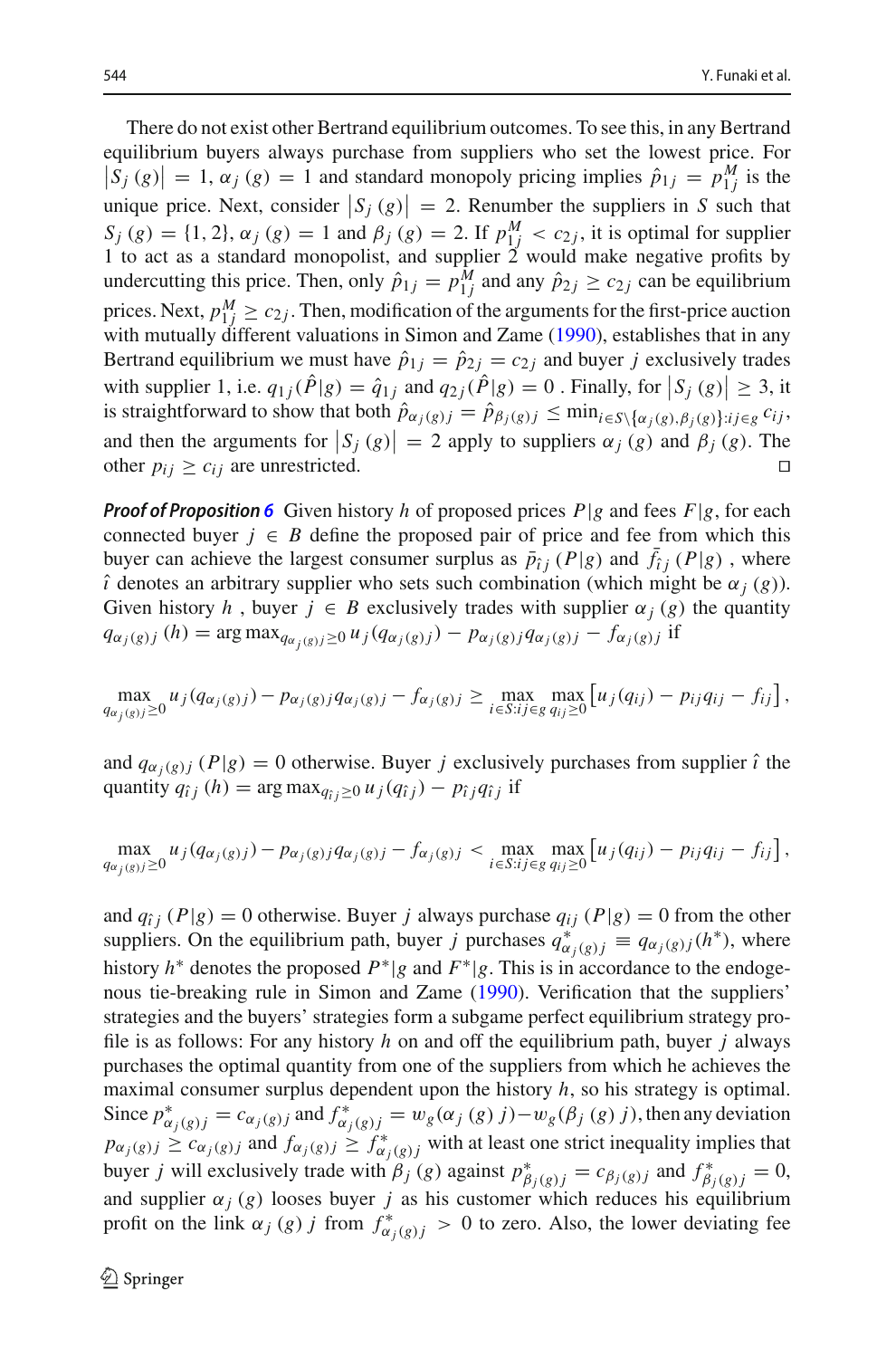$f_{\alpha_j(g)j} < f_{\alpha_j(g)j}^*$  reduces supplier  $\alpha_j(g)$ 's profits. Hence,  $p_{\alpha_j(g)j}^*$  and  $f_{\alpha_j(g)j}^*$  are optimal given the other strategies. Since the other suppliers do not trade independent of the prices and fees they set, there does not exist any profitable deviating price and fee combination for any of them. This establishes equilibrium.

There do not exist other equilibrium outcomes. To see this, in any equilibrium buyers always purchase from suppliers who set a price and fee combination from which buyers can achieve a maximal consumer surplus. For  $|S_j(g)| = 1$ , we renumber such that  $S_j(g) = \{1\}$ . Since  $\beta_j(g) = 0$  and  $w_g(0j) = 0$ , we have that  $p_{1j}^* = c_{1j}$  and  $f_{1j}^* = w_g (1j)$  are opt[i](#page-21-9)mal by the results in Oi [\(1971](#page-21-9)). Next, consider  $|S_j (g)| = 2$ . Renumber the suppliers in *S* such that  $S_i(g) = \{1, 2\}$ ,  $\alpha_i(g) = 1$  and  $\beta_i(g) = 2$ . There cannot exist an equilibrium in which buyer *j* exclusively trades with supplier 1 against  $p_{1j}^* > c_{1j}$  and

$$
f_{1j}^* = \max_{q_{1j} \ge 0} \left[ u_j(q_{1j}) - p_{1j}^* q_{1j} \right] - w_g(2j) < w_g(1j) - w_g(2j) \,,
$$

because then supplier 1 can increase his profits arbitrarily close to  $w_g(1 j) - w_g(2 j)$ by the deviation  $p_{1j} = c_{1j}$  and  $f_{1j} = w_g(1j) - w_g(2j) - \varepsilon$ , for sufficiently small  $\varepsilon > 0$ . So, in any equilibrium, supplier 1 can secure  $w_g(1j) - w_g(2j)$ . Also, an equilibrium with  $p_{1j}^* > c_{1j}$  and  $f_{1j}^* > \max_{q_{1j} \ge 0} \left[ u_j(q_{1j}) - p_{1j}^* q_{1j} \right] - w_g(2j)$  is impossible. So,  $p_{1j}^* = c_{1j}$  in any equilibrium. Next, there cannot exist an equilibrium with  $p_{2j}^* > c_{2j}$  and  $f_{2j}^* = 0$  either. To see this, first note that then buyer *j* would exclusively trade with supplier 1 against  $p_{1j}^* = c_{1j}$  and

$$
f_{1j}^* = w_g(1j) - \max_{q_{2j} \ge 0} \left[ u_j(q_{2j}) - p_{2j}^* q_{2j} \right] > w_g(1j) - w_g(2j).
$$

Exclusive trade is dictated by the insights in Simon and Zam[e](#page-21-17) [\(1990\)](#page-21-17). Supplier 2 will have a profit of zero, and could obtain a positive profit by setting  $p_{2i} = c_{2i}$  and  $f_{2j} = \frac{1}{2} \left( f_{1j}^* - \left[ w_g(1j) - w_g(2j) \right] \right) > 0$ , a contradiction. Finally, there cannot exist an equilibrium with  $p_{2j}^* = c_{2j}$  and  $f_{2j}^* > 0$ , because then buyer *j* would exclusively trade with supplier 1 at the fee  $f_{1j}^* = w_g(1j) - w_g(2j) + f_{2j}^*$  (exclusive trade again by Simon and Zam[e](#page-21-17) [1990\)](#page-21-17). Supplier 2 will have a profit of zero, and could obtain a positive profit by decreasing his fee to  $f_{\beta_j(g)j} = \frac{1}{2} f_{\beta_j(g)j}^* > 0$ . So, in any equilibrium  $p_{2j}^* = c_{2j}$  and  $f_{2j}^* = 0$ . Since also  $p_{1j}^* = c_{1j}$  is necessary, and supplier 1 can secure a profit of  $w_g$  ( $1j$ ) –  $w_g$  (2*j*), the unique equilibrium fee must b[e](#page-21-17)  $f_{1j}^* = w_g(1j) - w_g(2j)$ . By Simon and Zame [\(1990](#page-21-17)), this can only be supported by exclusive trade between buyer *j* and supplier 1. Finally, for  $|S_j(g)| \geq 3$ , only suppliers  $\alpha_j$  (*g*) and  $\beta_j$  (*g*) matter in the argument, the other suppliers'  $p_{ij} \ge c_{ij}$  and  $f_{ij} \geq 0$  are unrestricted.